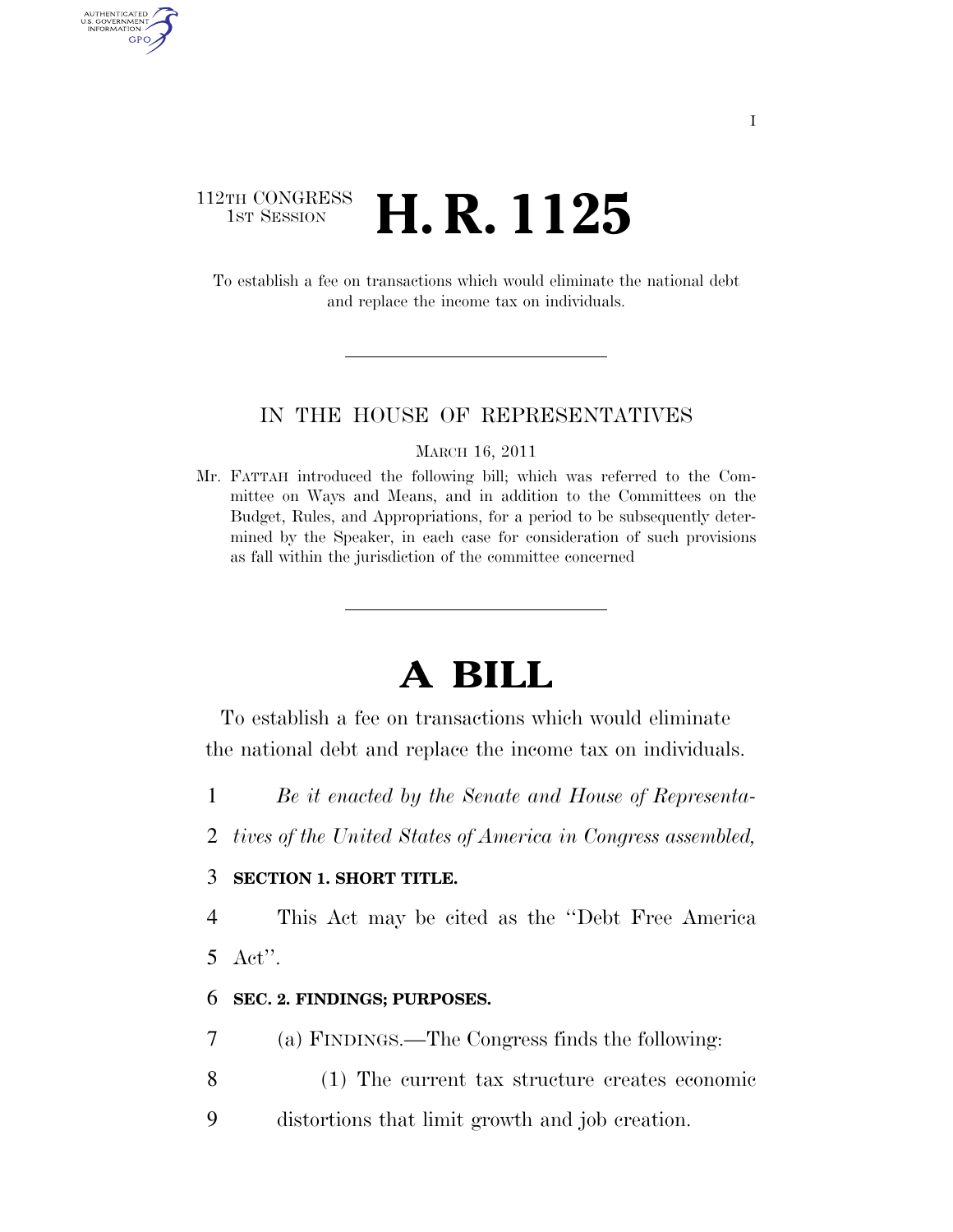| $\mathbf{1}$   | (2) The estimated cost of compliance to tax-          |
|----------------|-------------------------------------------------------|
| $\overline{2}$ | payers is five billion hours and approximately \$200  |
| 3              | billion.                                              |
| $\overline{4}$ | (3) Restructuring the tax code will promote eco-      |
| 5              | nomic prosperity.                                     |
| 6              | (4) Replacing existing Federal taxes with a fee       |
| 7              | on transactions eliminates systemic inefficiency that |
| 8              | plagues the current tax code.                         |
| 9              | (5) The United States, from its beginning in          |
| 10             | 1790 to the present, has been free of a national debt |
| 11             | for only two years, $1834$ and $1835$ .               |
| 12             | $(6)$ The national debt has grown from \$75.5         |
| 13             | million in $1790$ to \$9.4 trillion as of December    |
| 14             | 2010.                                                 |
| 15             | (7) Expressed as a percentage of gross domestic       |
| 16             | product (GDP), the national debt reached a high of    |
| 17             | 108.6 percent of GDP in $1946$ .                      |
| 18             | $(8)$ After 1946, the national debt as a percent-     |
| 19             | age of GDP declined, reaching a low of 32.5 percent   |
| 20             | in 1981.                                              |
| 21             | $(9)$ The large budget deficits of the 1980s and      |
| 22             | 1990s reversed this trend and pushed the percentage   |
| 23             | to another high of 49.5 percent in 1993.              |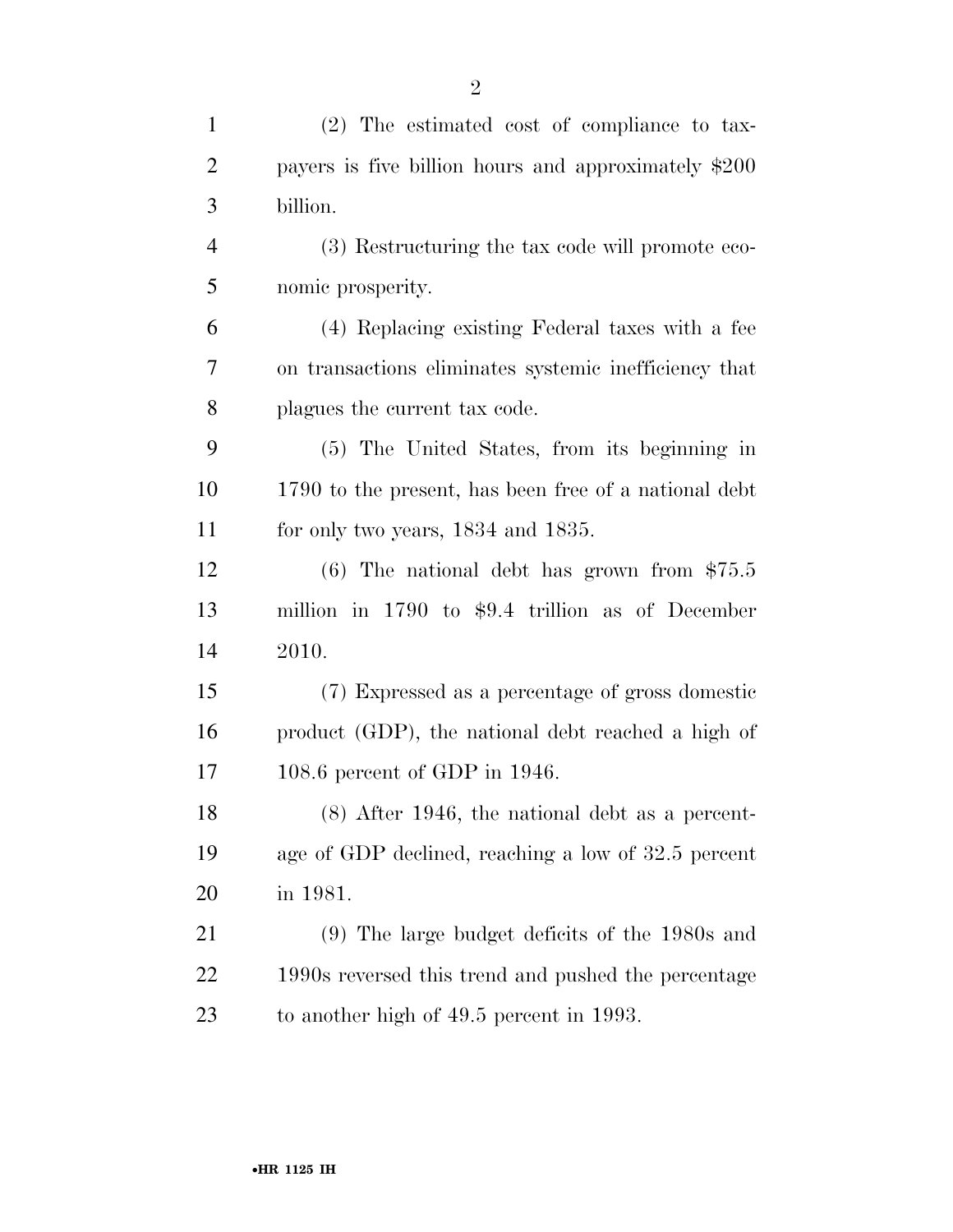| $\mathbf{1}$ | (10) The Federal budget surpluses from fiscal          |
|--------------|--------------------------------------------------------|
| 2            | year 1998 to fiscal year 2001 were used to retire a    |
| 3            | portion of the publicly held national debt.            |
| 4            | (11) Between fiscal year 1997 and fiscal year          |
| 5            | 2001, the publicly held portion of the national debt   |
| 6            | declined by more than \$400 billion.                   |
| 7            | $(12)$ Since fiscal year 2002, a return to budget      |
| 8            | deficits has caused the debt to grow again.            |
| 9            | (b) PURPOSES.—The purpose of section 3 of this Act     |
| 10           | is to establish a fee on most transactions. Such fee—  |
| 11           | $(1)$ is different than a sales tax in that a sales    |
| 12           | tax is charged only on sales to the final consumer     |
| 13           | and the transaction fee would apply to intermediate    |
| 14           | users as well as end users,                            |
| 15           | $(2)$ is different than a value added tax $(Var)$ ,    |
| 16           | commonly used in European and other countries, in      |
| 17           | that a VAT is imposed only on a portion of a trans-    |
| 18           | action's value (roughly the difference between an      |
| 19           | item's selling price and its cost) and the transaction |
| 20           | fee would apply to the entire amount of the trans-     |
| 21           | action, and                                            |
| 22           | $(3)$ is intended to raise sufficient revenue to-      |
| 23           | (A) eliminate the national debt, which was             |
| 24           | \$6.3 trillion in January 2009, during a period        |
| 25           | of 10 years and to phase out the income tax on         |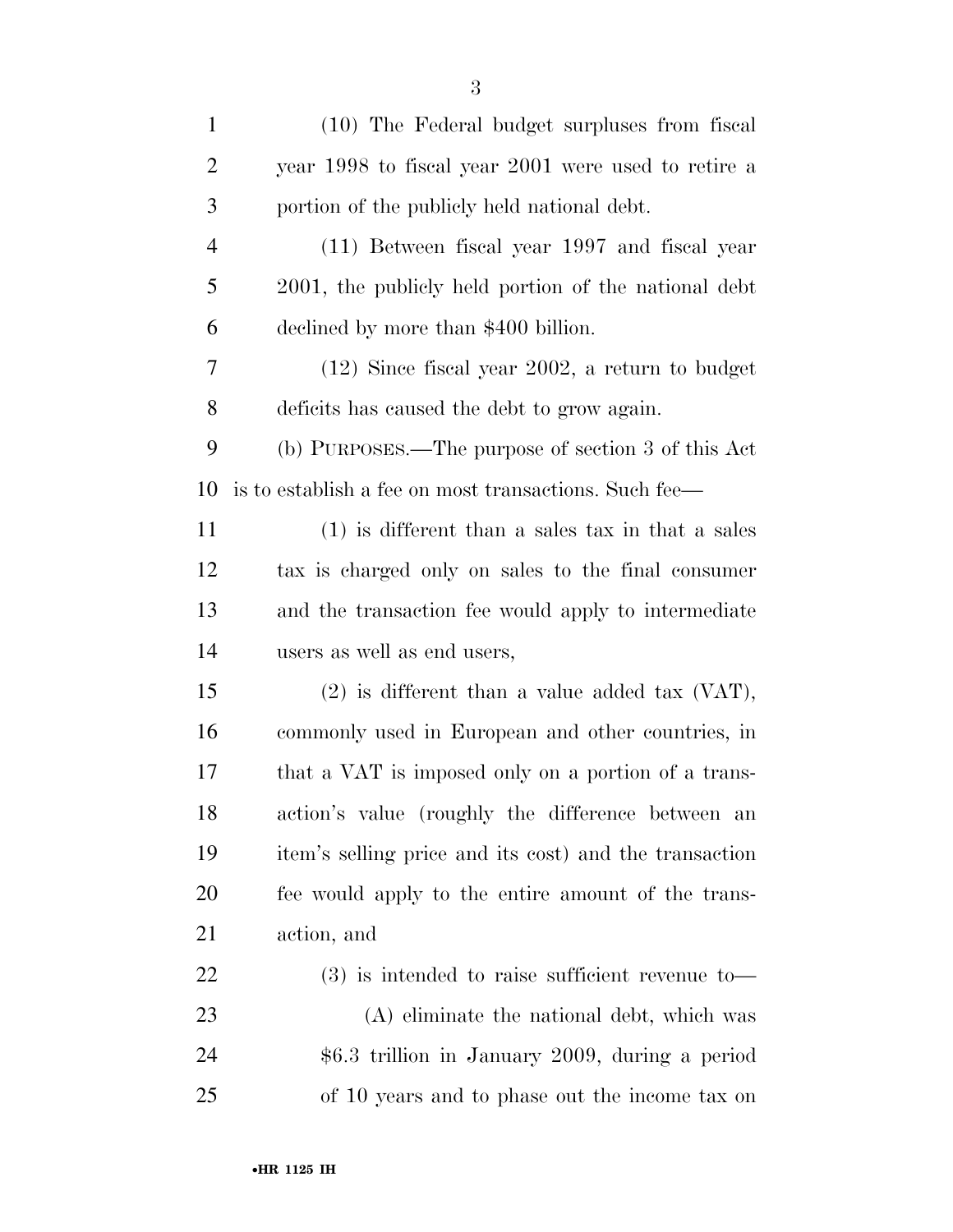individuals, including interest payments on the national debt, which will total \$1 trillion annu- ally by 2020 under current fiscal policy, and will account for 17 percent of all Federal spend- ing, and (B) provide incentives for private sector in- vestment in capital goods such as manufac- turing plants and facilities, clean energy gen- eration, and infrastructure development, cre- ating the economic conditions for increased cap- ital stocks and greater economic output, leading to job growth and economic expansion. **SEC. 3. IMPLEMENTATION OF A TRANSACTION FEE.**  (a) IN GENERAL.—Subtitle D of the Internal Rev-

 enue Code of 1986 is amended by inserting after chapter 36 the following new chapter:

### **''CHAPTER 37—TRANSACTION FEE**

''Sec. 4501. Imposition of transaction fee.

### **''SEC. 4501. IMPOSITION OF TRANSACTION FEE.**

19 "(a) IN GENERAL.—There is hereby imposed on every specified transaction a fee in an amount equal to 1 percent of the amount of such transaction.

22 "(b) SPECIFIED TRANSACTION.—For purposes of this chapter—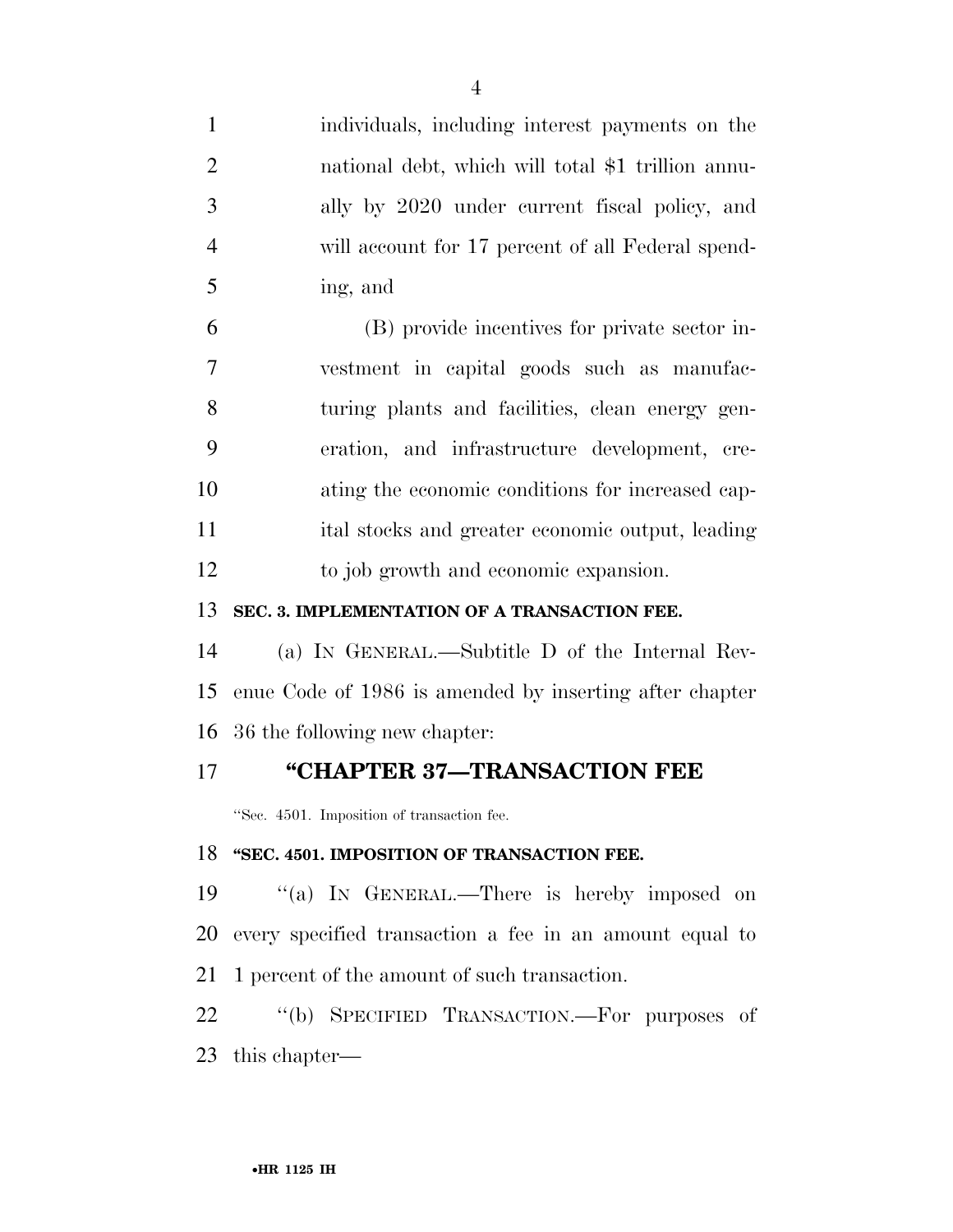| $\mathbf{1}$   | "(1) IN GENERAL.—The term 'specified trans-                   |
|----------------|---------------------------------------------------------------|
| $\overline{2}$ | action' means any transaction that uses a payment             |
| 3              | instrument, including any check, cash, credit card,           |
| $\overline{4}$ | transfer of stock, bonds, or other financial instru-          |
| 5              | ment.                                                         |
| 6              | "(2) EXCEPTIONS.—The term 'specified trans-                   |
| 7              | action' shall not include—                                    |
| 8              | "(A) any transfer between accounts of the                     |
| 9              | taxpayer, and                                                 |
| 10             | "(B) any deposit into a personal account                      |
| 11             | of an individual.                                             |
| 12             | "(3) TRANSACTION.—The term 'transaction' in-                  |
| 13             | cludes retail and wholesale sales, purchases of inter-        |
| 14             | mediate goods, and financial and intangible trans-            |
| 15             | actions.                                                      |
| 16             | "(c) LIABILITY FOR FEE.—Persons become liable for             |
| 17             | the fee at the moment the person exercises control over       |
|                | 18 a piece of property or service, regardless of the payment  |
| 19             | method.                                                       |
| 20             | "(d) COLLECTION.—The fees will be collected by the            |
| 21             | seller or financial institution servicing the transaction and |
| 22             | shall be paid over to the Secretary. In the case of a person  |
| 23             | who fails to collect and pay over the fee as required under   |
| 24             | this subsection, such person shall become liable for the fee  |
| 25             | not so collected and paid over.                               |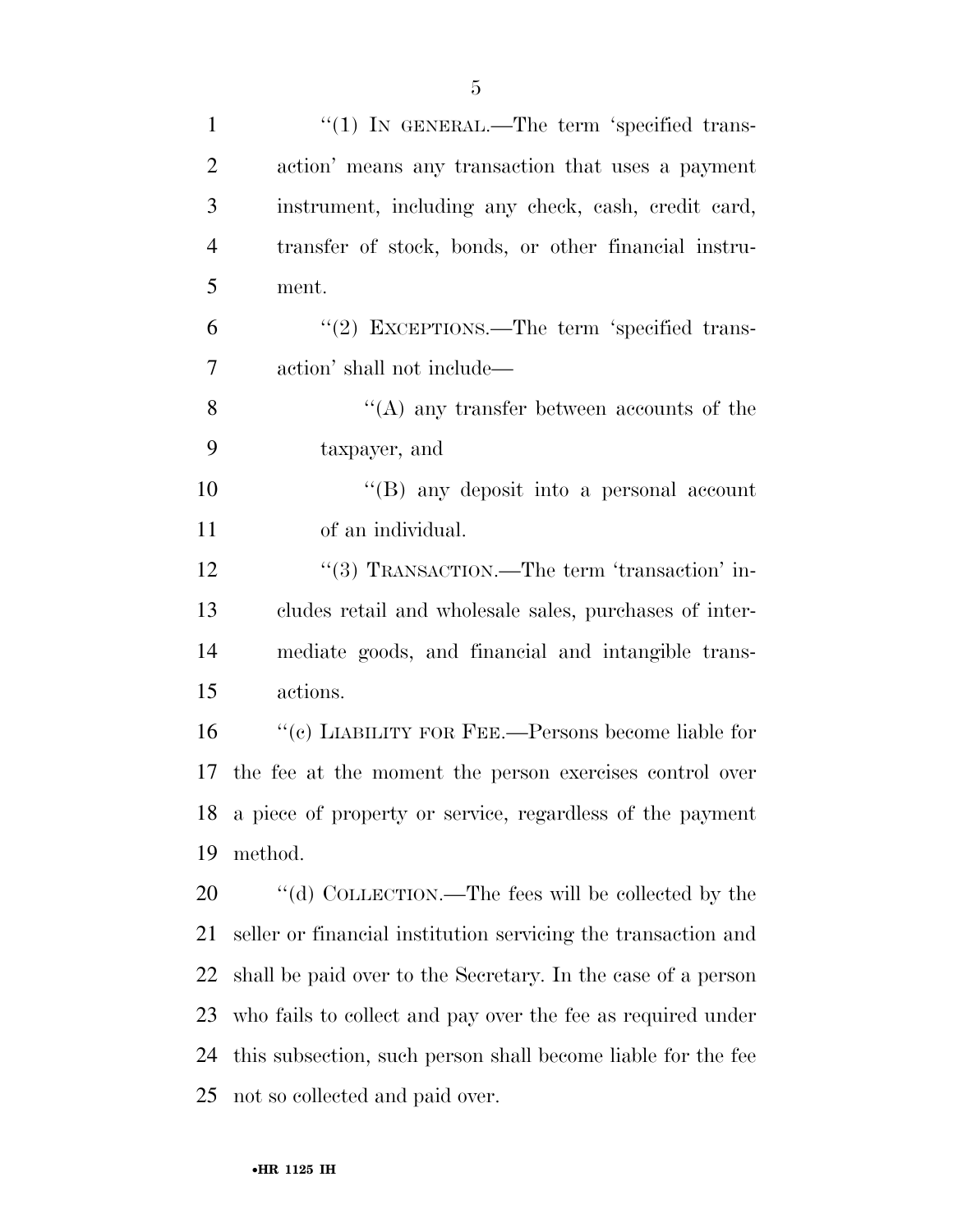''(e) POTENTIAL EXCLUSIONS.—Subsection (a) shall not apply to transactions involving stock (and any options or derivatives with respect to stock) until—

 ''(1) such time as the United States enters into an international agreement that regulates domestic and international stock exchanges, or

7  $\frac{1}{2}$  the Secretary issues recommendations re- garding the application of the fee as it applies to stock.

 ''(f) REGULATIONS.—The Secretary shall issue such regulations or other guidance as may be necessary or ap- propriate to carry out the purposes of this section, includ- ing regulations or other guidance which require reporting of such information as the Secretary determines appro- priate to prevent under reporting of the amounts on which a fee is imposed by this section.''.

 (b) CLERICAL AMENDMENT.—The table of chapters for the Internal Revenue Code of 1986 is amended by in- serting after the item relating to section 36 the following new item:

#### ''CHAPTER 37. TRANSACTION FEE''.

 (c) EFFECTIVE DATE.—The amendments made by this section shall apply to transactions in calendar years beginning after the date of the enactment of this Act.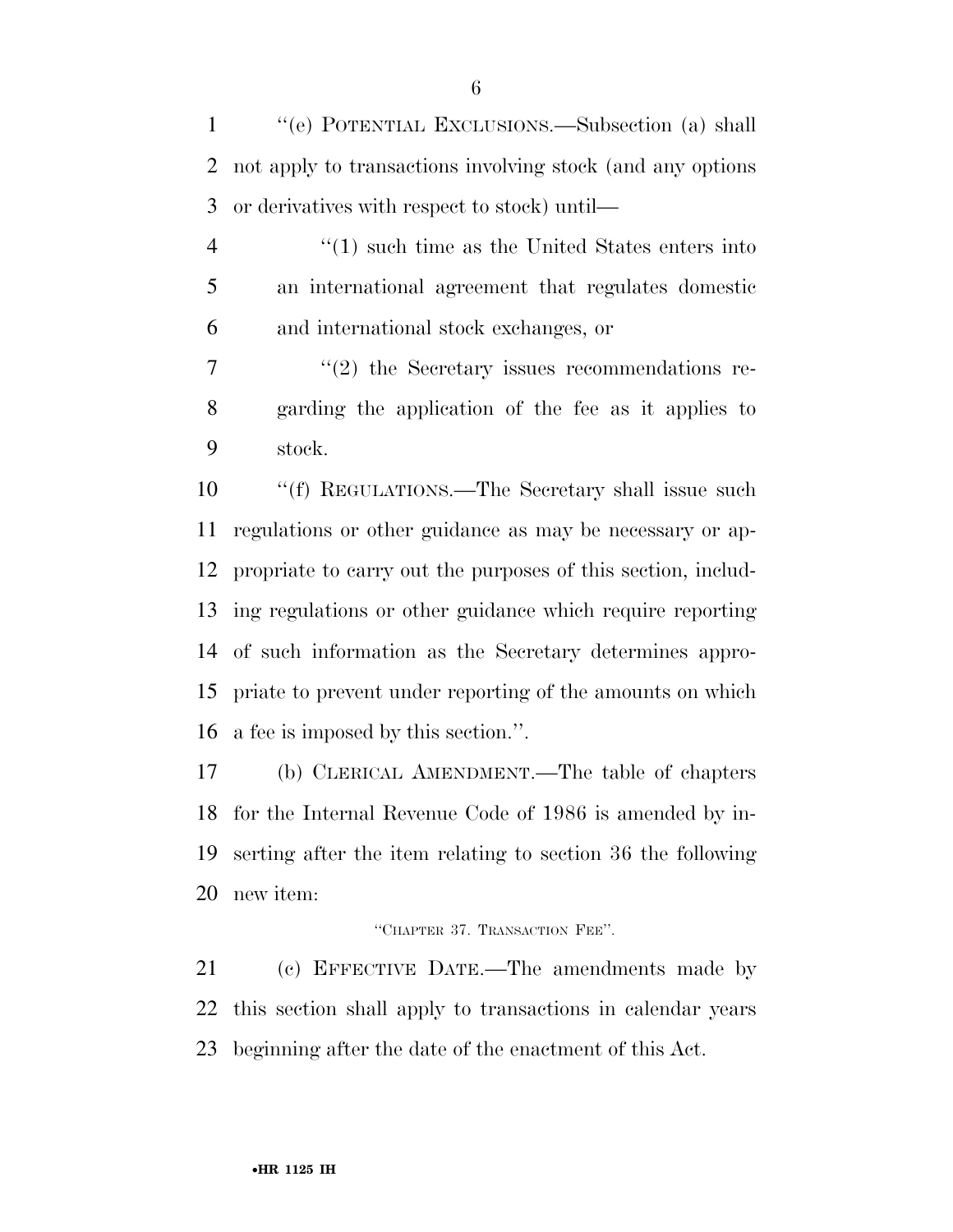# **SEC. 4. INCOME TAX CREDIT DURING PERIOD THAT TRANS- ACTION FEE AND INDIVIDUAL INCOME TAX ARE IN EFFECT.**

 (a) IN GENERAL.—Subpart A of part IV of sub- chapter A of chapter 1 of the Internal Revenue Code of 1986 is amended by inserting after section 25D the fol-lowing new section:

### **''SEC. 25E. CREDIT DURING PERIOD OF TRANSACTION FEE AND INDIVIDUAL INCOME TAX.**

 ''(a) IN GENERAL.—In the case of an individual, there shall be allowed as a credit against the tax imposed by this chapter for the taxable year an amount equal to 1 percent of the taxpayer's adjusted gross income.

 ''(b) PHASEOUT BASED ON ADJUSTED GROSS IN- COME.—The credit allowed under subsection (a) for any taxable year shall be reduced (but not below zero) by an amount which bears the same ratio to the amount of such credit (determined without regard to this subsection) as—

 $\frac{1}{2}$  (1) the excess (if any) of the taxpayer's ad- justed gross income for such taxable year over \$100,000 (\$250,000 in the case of a joint return), bears to

23 ''(2)  $$10,000$  (\$20,000 in the case of a joint re-turn).''.

•**HR 1125 IH** (b) CLERICAL AMENDMENT.—The table of sections for subpart A of part IV of subchapter A of chapter 1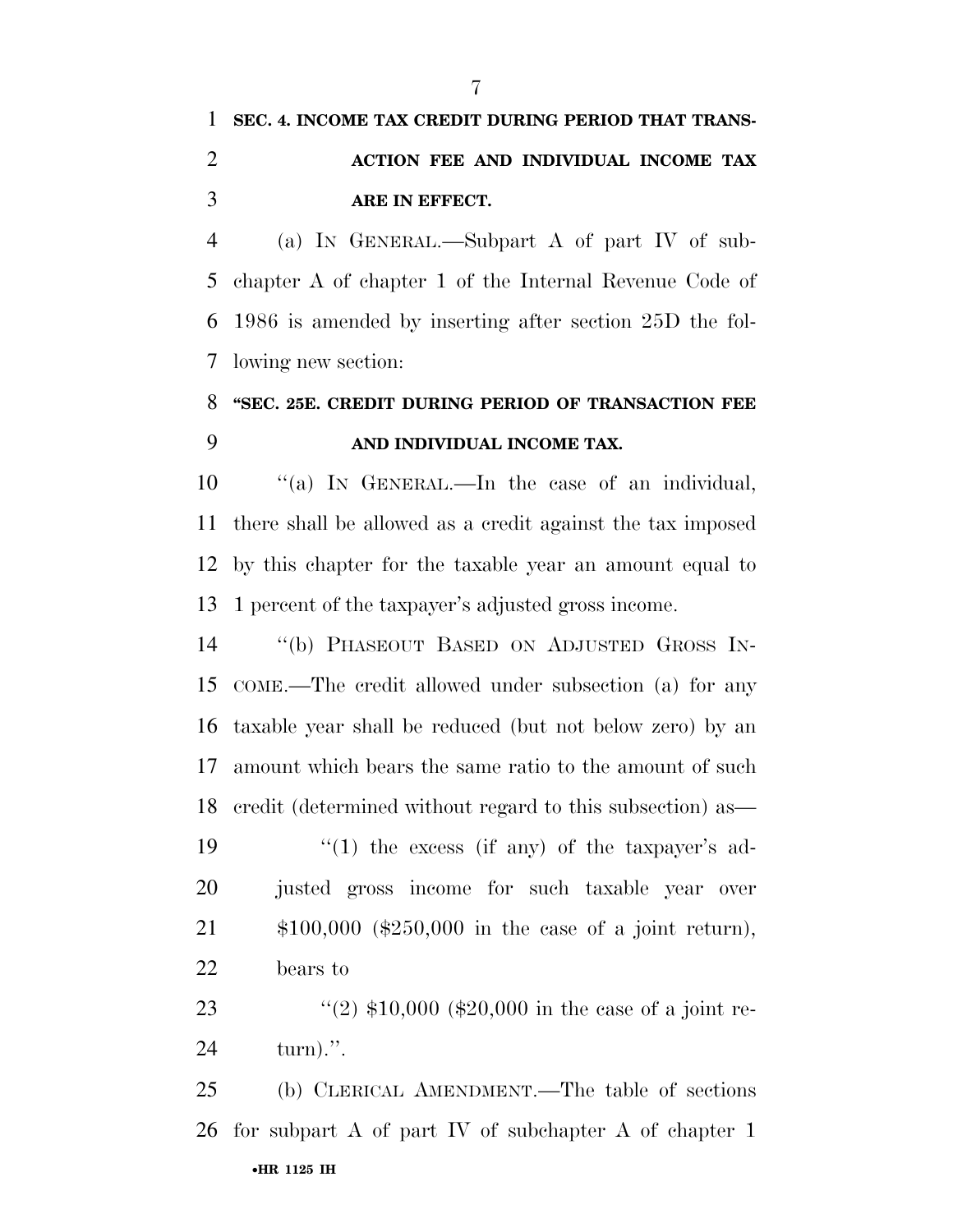of such Code is amended by inserting after the item relat-

ing to section 25D the following new item:

''Sec. 25E. Credit during period of transaction fee and individual income tax.''.

 (c) EFFECTIVE DATE.—The amendments made by this section shall apply to taxable years beginning during calendar years beginning after the date of the enactment of this Act.

### **SEC. 5. ESTABLISHMENT OF TASK FORCE.**

 (a) IN GENERAL.—Title III of the Congressional Budget Act of 1974 (2 U.S.C. 631 et seq.) is amended by adding at the end the following new section:

''ESTABLISHMENT OF TASK FORCE FOR RESPONSIBLE

### FISCAL ACTION

''SEC. 316. (a) DEFINITIONS.—In this section:

14 ''(1) TASK FORCE.—The term 'Task Force' means the Bipartisan Task Force for Responsible Fiscal Action established under subsection (b)(1).

17 ''(2) TASK FORCE BILL.—The term 'Task Force bill' means a bill consisting of the proposed legislative language of the Task Force recommended under subsection (b)(3)(B) and introduced under 21 subsection (e)(1).

22 ''(3) FISCAL IMBALANCE.—The term 'fiscal im- balance' means the gap between the projected reve-nues and expenditures of the Federal Government.

25 "(b) ESTABLISHMENT OF TASK FORCE.—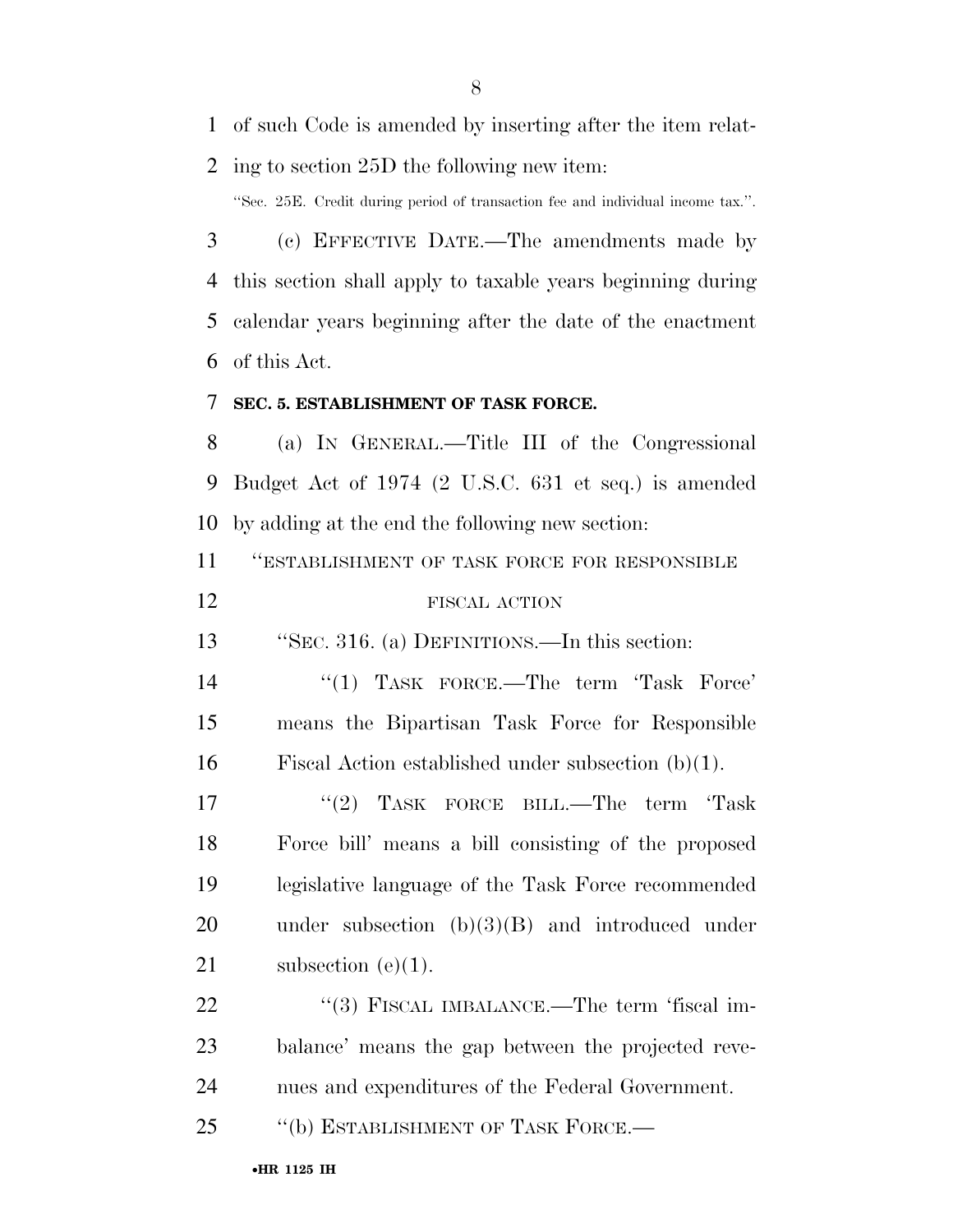| $\mathbf{1}$   | "(1) ESTABLISHMENT.—There is established in        |
|----------------|----------------------------------------------------|
| $\overline{2}$ | the legislative branch a task force to be known as |
| 3              | the 'Bipartisan Task Force for Responsible Fiscal  |
| $\overline{4}$ | Action'.                                           |
| 5              | $"(2)$ PURPOSES.—                                  |
| 6              | "(A) REVIEW.—The Task Force shall re-              |
| 7              | view the fiscal imbalance of the Federal Govern-   |
| 8              | ment, including—                                   |
| 9              | "(i) analyses of projected Federal ex-             |
| 10             | penditures;                                        |
| 11             | "(ii) analyses of projected Federal                |
| 12             | revenues; and                                      |
| 13             | "(iii) analyses of the current and                 |
| 14             | long-term actuarial financial condition of         |
| 15             | the Federal Government.                            |
| 16             | IDENTIFY FACTORS.—The<br>$\lq\lq (B)$<br>Task      |
| 17             | Force shall identify factors that affect the long- |
| 18             | term fiscal imbalance of the Federal Govern-       |
| 19             | ment.                                              |
| 20             | "(C) ANALYZE POTENTIAL COURSES<br>OF               |
| 21             | ACTION.-The Task Force shall analyze poten-        |
| 22             | tial courses of action to address factors that af- |
| 23             | fect the long-term fiscal imbalance of the Fed-    |
| 24             | eral Government.                                   |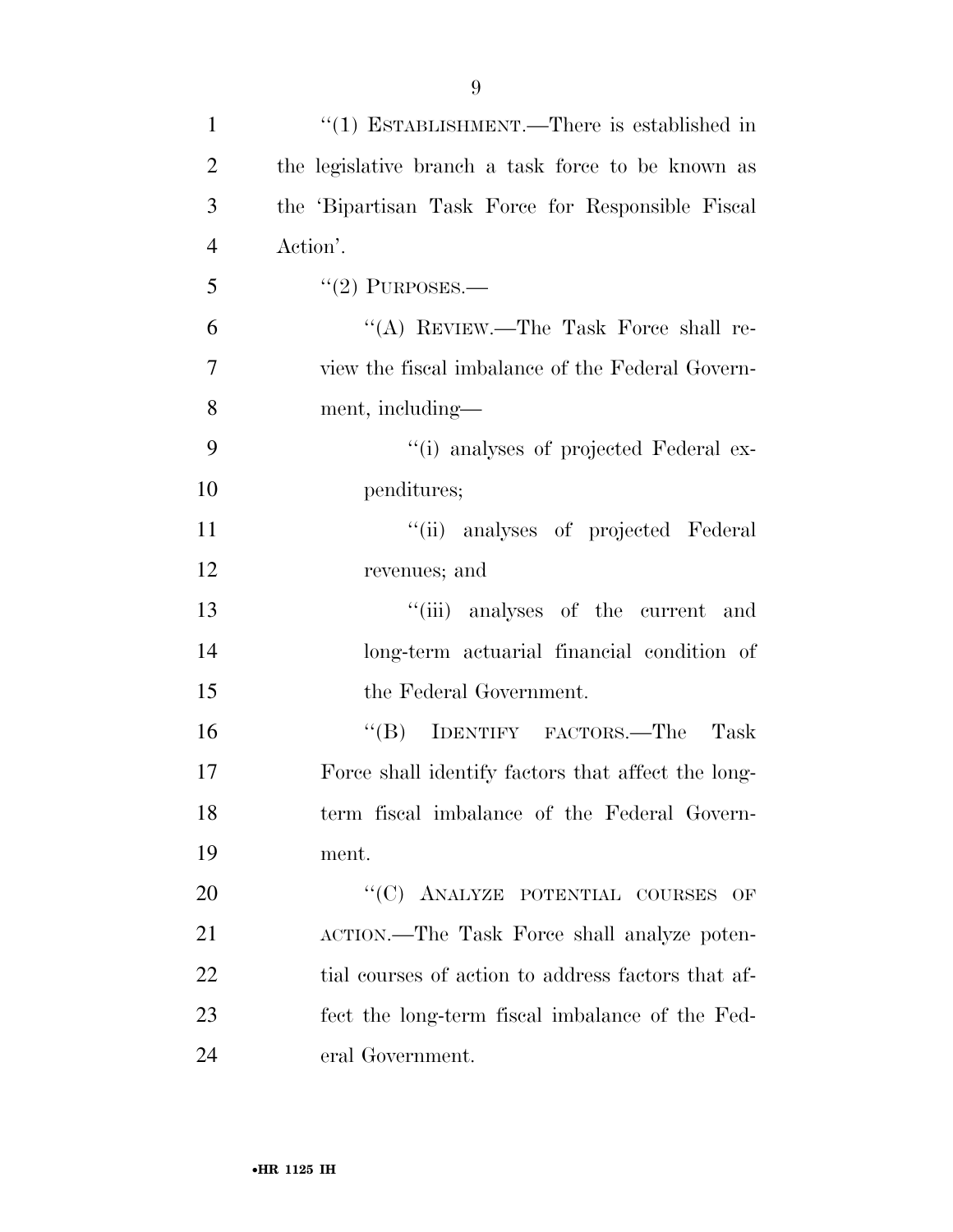| $\mathbf{1}$   | "(D) PROVIDE RECOMMENDATIONS AND                  |
|----------------|---------------------------------------------------|
| $\overline{2}$ | LEGISLATIVE LANGUAGE.—The Task Force              |
| 3              | shall provide recommendations and legislative     |
| $\overline{4}$ | language that will significantly improve the      |
| 5              | long-term fiscal imbalance of the Federal Gov-    |
| 6              | ernment, including recommendations address-       |
| 7              | $ing$ —                                           |
| 8              | "(i) Federal expenditures;                        |
| 9              | "(ii) Federal revenues; and                       |
| 10             | "(iii) the current and long-term actu-            |
| 11             | arial financial condition of the Federal          |
| 12             | Government.                                       |
| 13             | $\lq(3)$ DUTIES.—                                 |
| 14             | "(A) IN GENERAL.—The Task Force shall             |
| 15             | address the Nation's long-term fiscal imbal-      |
| 16             | ances, consistent with the purposes described in  |
| 17             | paragraph $(2)$ , and shall submit the report and |
| 18             | recommendations required under subparagraph       |
| 19             | (B).                                              |
| 20             | "(B) REPORT, RECOMMENDATIONS, AND                 |
| 21             | LEGISLATIVE LANGUAGE.-                            |
| 22             | "(i) IN GENERAL.—Not earlier than                 |
| 23             | November 1, 2011, and not later than No-          |
| 24             | vember 18, 2011, the Task Force shall             |
| 25             | vote on a report that contains—                   |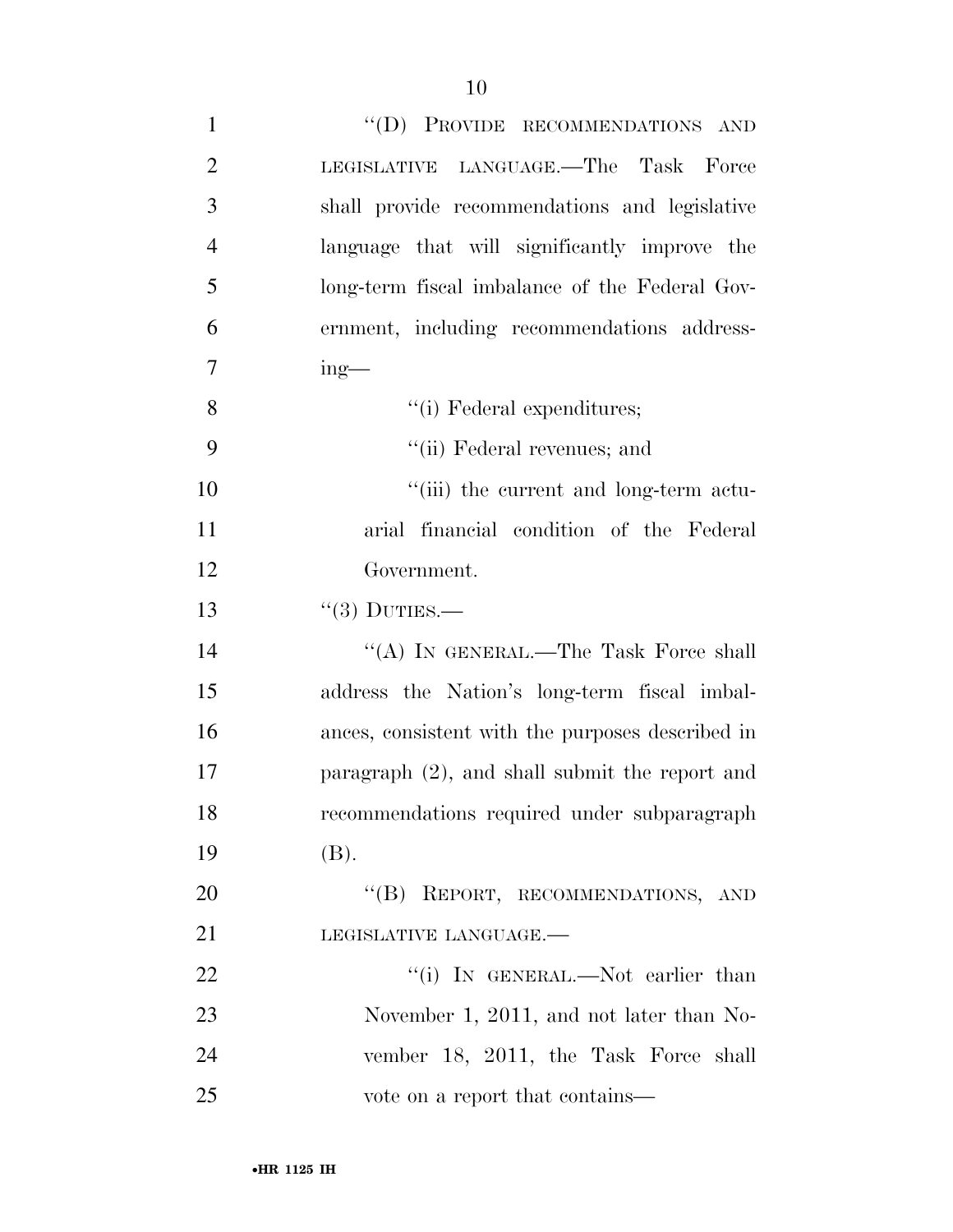| $\mathbf{1}$   | $\lq\lq$ (I) a detailed statement of the        |
|----------------|-------------------------------------------------|
| $\overline{2}$ | findings, conclusions, and recommen-            |
| 3              | dations of the Task Force;                      |
| $\overline{4}$ | $\lq\lq$ (II) the assumptions, scenarios,       |
| 5              | and alternatives considered in reach-           |
| 6              | ing such findings, conclusions, and             |
| 7              | recommendations; and                            |
| 8              | "(III) proposed legislative lan-                |
| 9              | guage to carry out such recommenda-             |
| 10             | tions as described in paragraph                 |
| 11             | (2)(D).                                         |
| 12             | "(ii) APPROVAL OF REPORT.—The re-               |
| 13             | port of the Task Force submitted under          |
| 14             | clause (i) shall require the approval of not    |
| 15             | fewer than 14 of the 18 members of the          |
| 16             | Task Force.                                     |
| 17             | "(iii) ADDITIONAL VIEWS.—A member               |
| 18             | of the Task Force who gives notice of an        |
| 19             | intention to file supplemental, minority, or    |
| 20             | additional views at the time of final Task      |
| 21             | Force approval of the report under clause       |
| 22             | (ii), shall be entitled to not less than 3 cal- |
| 23             | endar days in which to file such views in       |
| 24             | writing with the staff director of the Task     |
| 25             | Force. Such views shall then be included in     |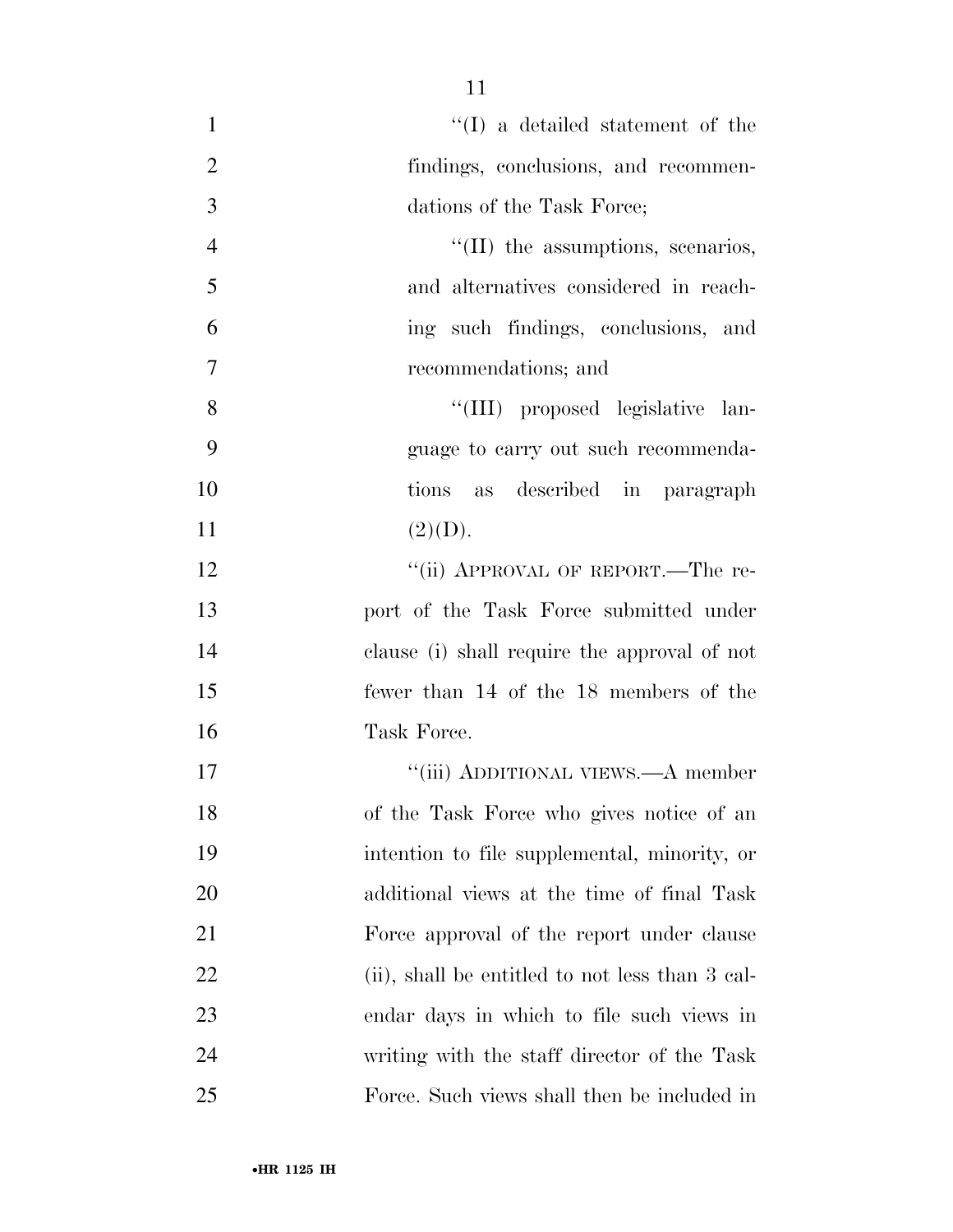| $\mathbf{1}$   | the Task Force report and printed in the      |
|----------------|-----------------------------------------------|
| $\overline{2}$ | same volume, or part thereof, and their in-   |
| 3              | clusion shall be noted on the cover of the    |
| $\overline{4}$ | report. In the absence of timely notice, the  |
| $\mathfrak{S}$ | Task Force report may be printed and          |
| 6              | transmitted immediately without such          |
| $\tau$         | views.                                        |
| 8              | "(iv) TRANSMISSION OF REPORT.—No              |
| 9              | later than November 30, 2011, the Task        |
| 10             | Force shall submit the Task Force bill and    |
| 11             | final report to the President, the Vice       |
| 12             | President, the Speaker of the House, and      |
| 13             | the majority and minority leaders of both     |
| 14             | Houses.                                       |
| 15             | "(v) REPORT TO BE MADE PUBLIC.—               |
| 16             | Upon the approval or disapproval of the       |
| 17             | Task Force report pursuant to clause (ii),    |
| 18             | the Task Force shall promptly make the        |
| 19             | full report, and a record of the vote, avail- |
| 20             | able to the public.                           |
| 21             | $\lq(4)$ MEMBERSHIP.—                         |
| 22             | "(A) IN GENERAL.—The Task Force shall         |
| 23             | be composed of 18 members designated pursu-   |
| 24             | ant to subparagraph (B).                      |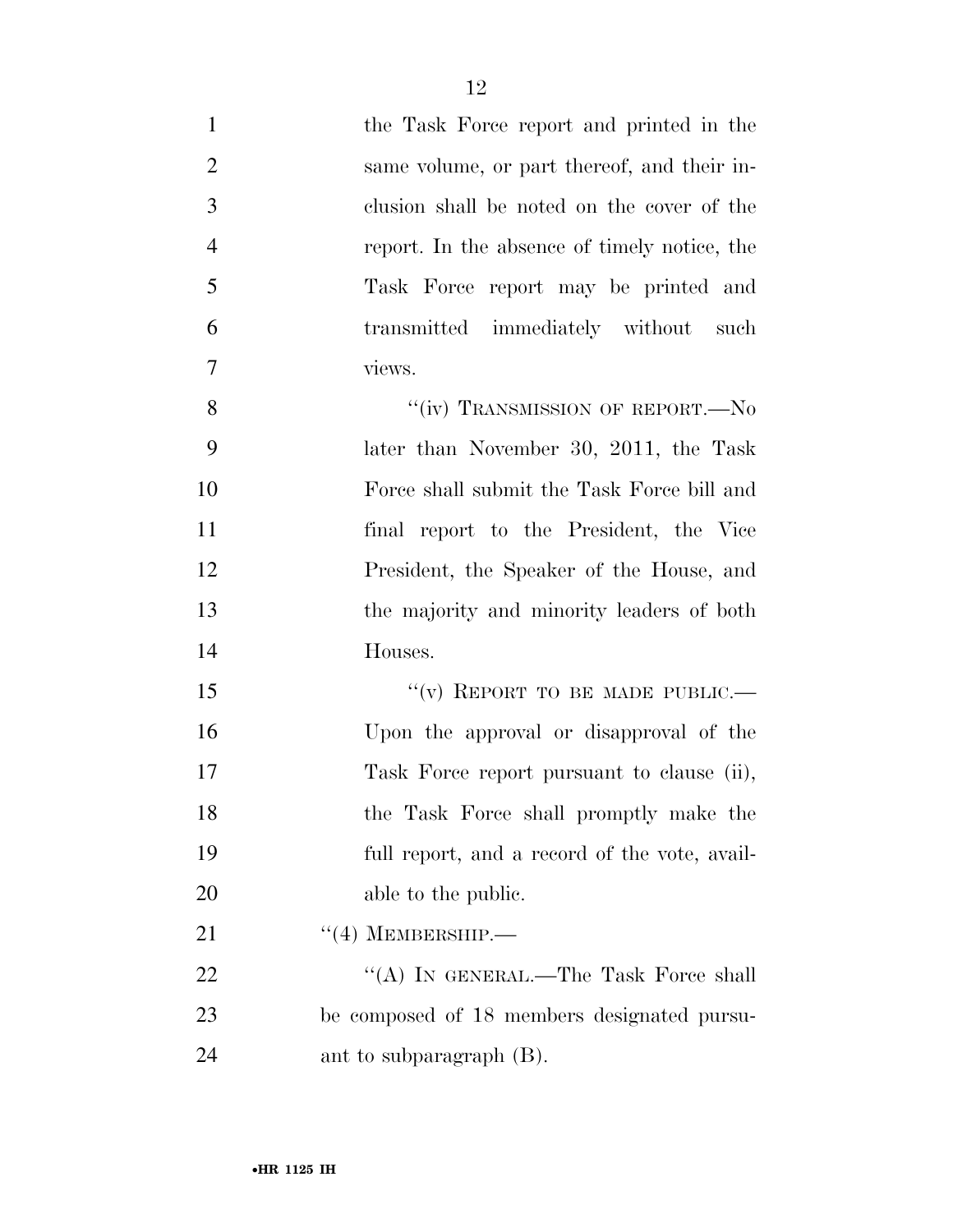| $\mathbf{1}$   | "(B) DESIGNATION.—Members of the           |
|----------------|--------------------------------------------|
| $\overline{2}$ | Task Force shall be designated as follows: |
| 3              | "(i) The President shall designate 2       |
| $\overline{4}$ | members, one of whom shall be the Sec-     |
| 5              | retary of the Treasury, and the other of   |
| 6              | whom shall be an officer of the executive  |
| 7              | branch.                                    |
| 8              | "(ii) The majority leader of the Sen-      |
| 9              | ate shall designate 4 members from among   |
| 10             | Members of the Senate.                     |
| 11             | "(iii) The minority leader of the Sen-     |
| 12             | ate shall designate 4 members from among   |
| 13             | Members of the Senate.                     |
| 14             | "(iv) The Speaker of the House of          |
| 15             | Representatives shall designate 4 members  |
| 16             | from among Members of the House of         |
| 17             | Representatives.                           |
| 18             | "(v) The minority leader of the House      |
| 19             | of Representatives shall designate 4 mem-  |
| 20             | bers from among Members of the House of    |
| 21             | Representatives.                           |
| 22             | $\lq\lq$ CO-CHAIRS.—                       |
| 23             | "(i) IN GENERAL.—There shall be $2$        |
| 24             | Co-Chairs of the Task Force. The Presi-    |
| 25             | dent, majority leader of the Senate, and   |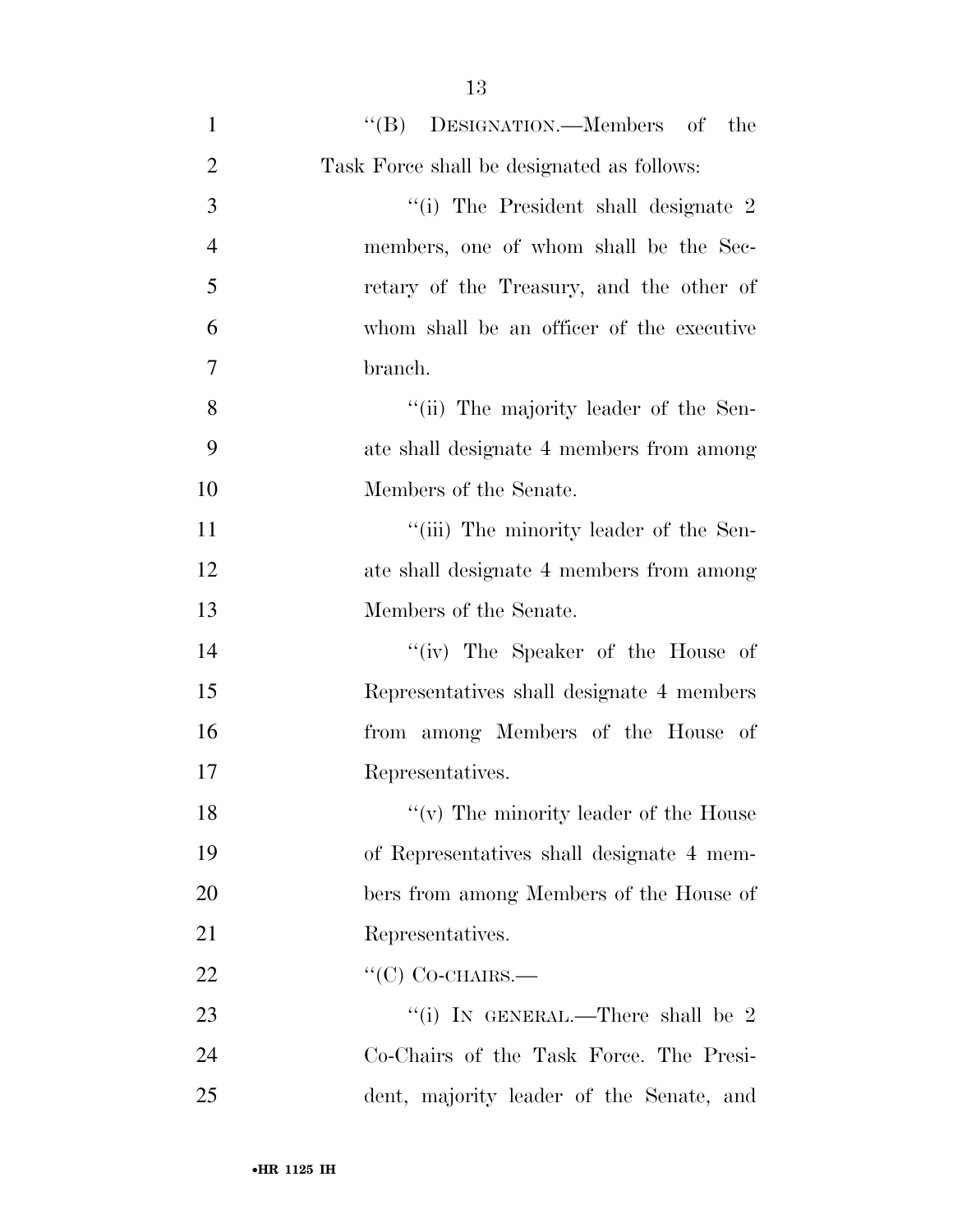| $\mathbf{1}$   | Speaker of the House shall designate one         |
|----------------|--------------------------------------------------|
| $\overline{2}$ | Co-Chair among the members of the Task           |
| 3              | Force. The minority leader of the Senate         |
| $\overline{4}$ | and minority leader of the House shall des-      |
| 5              | ignate the second Co-Chair among the             |
| 6              | members of the Task Force. The Co-               |
| 7              | Chairs shall be appointed not later than 14      |
| 8              | days after the date of enactment of this         |
| 9              | section.                                         |
| 10             | "(ii) STAFF DIRECTOR.—The<br>$Co-$               |
| 11             | Chairs, acting jointly, shall hire the staff     |
| 12             | director of the Task Force.                      |
| 13             | "(D) DATE.—Members of the Task Force             |
| 14             | shall be designated by not later than 14 days    |
| 15             | after the date of enactment of this section.     |
| 16             | "(E) PERIOD OF DESIGNATION.—Members              |
| 17             | shall be designated for the life of the Task     |
| 18             | Force. Any vacancy in the Task Force shall not   |
| 19             | affect its powers, but shall be filled not later |
| 20             | than 14 days after the date on which the va-     |
| 21             | cancy occurs in the same manner as the origi-    |
| 22             | nal designation.                                 |
| 23             | "(F) COMPENSATION.—Members of the                |
| 24             | Task Force shall serve without any additional    |
| 25             | compensation for their work on the Task Force.   |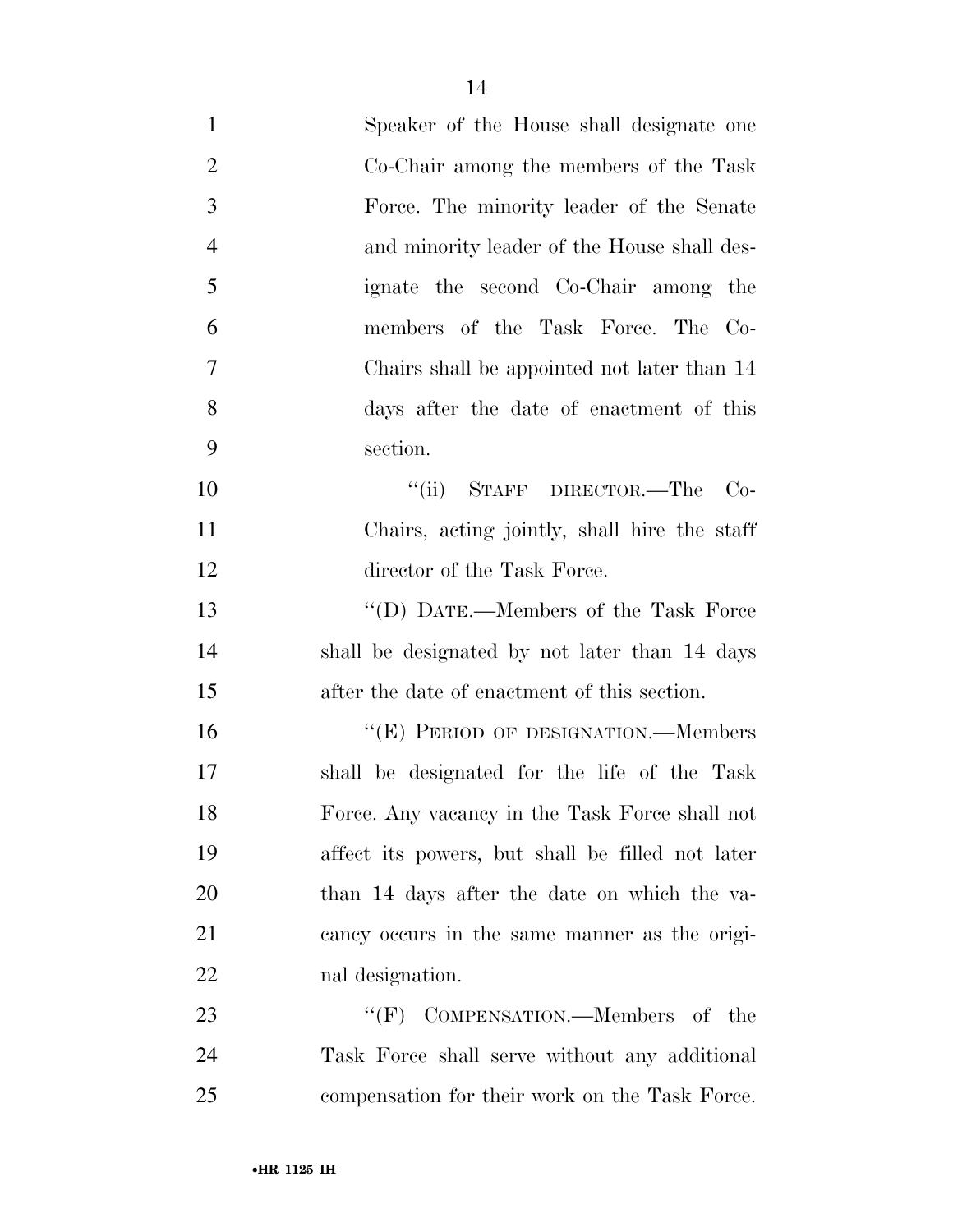| $\mathbf{1}$   | However, members may be allowed travel ex-      |
|----------------|-------------------------------------------------|
| $\overline{2}$ | penses, including per diem in lieu of subsist-  |
| 3              | ence, in accordance with sections 5702 and      |
| $\overline{4}$ | 5703 of title 5, United States Code, while away |
| 5              | from their homes or regular places of business  |
| 6              | in performance of services for the Task Force.  |
| 7              | $``(5)$ ADMINISTRATION.—                        |
| 8              | "(A) AUTHORITY TO ESTABLISH RULES               |
| 9              | AND REGULATIONS.—The Co-Chairs, in con-         |
| 10             | sultation with the other members of the Task    |
| 11             | Force, may establish rules and regulations for  |
| 12             | the conduct of Task Force business, if such     |
| 13             | rules and regulations are not inconsistent with |
| 14             | this section or other applicable law.           |
| 15             | "(B) QUORUM.—Fourteen members of the            |
| 16             | Task Force shall constitute a quorum for pur-   |
| 17             | poses of voting, meeting, and holding hearings. |
| 18             | " $(C)$ VOTING.—                                |
| 19             | "(i) PROXY VOTING.—No proxy voting              |
| 20             | shall be allowed on behalf of the members       |
| 21             | of the Task Force.                              |
| 22             | "(ii) REPORT, RECOMMENDATIONS                   |
| 23             | AND LEGISLATIVE LANGUAGE.-                      |
| 24             | "(I) DATES.—The Task Force                      |
| 25             | may not vote on any version of the re-          |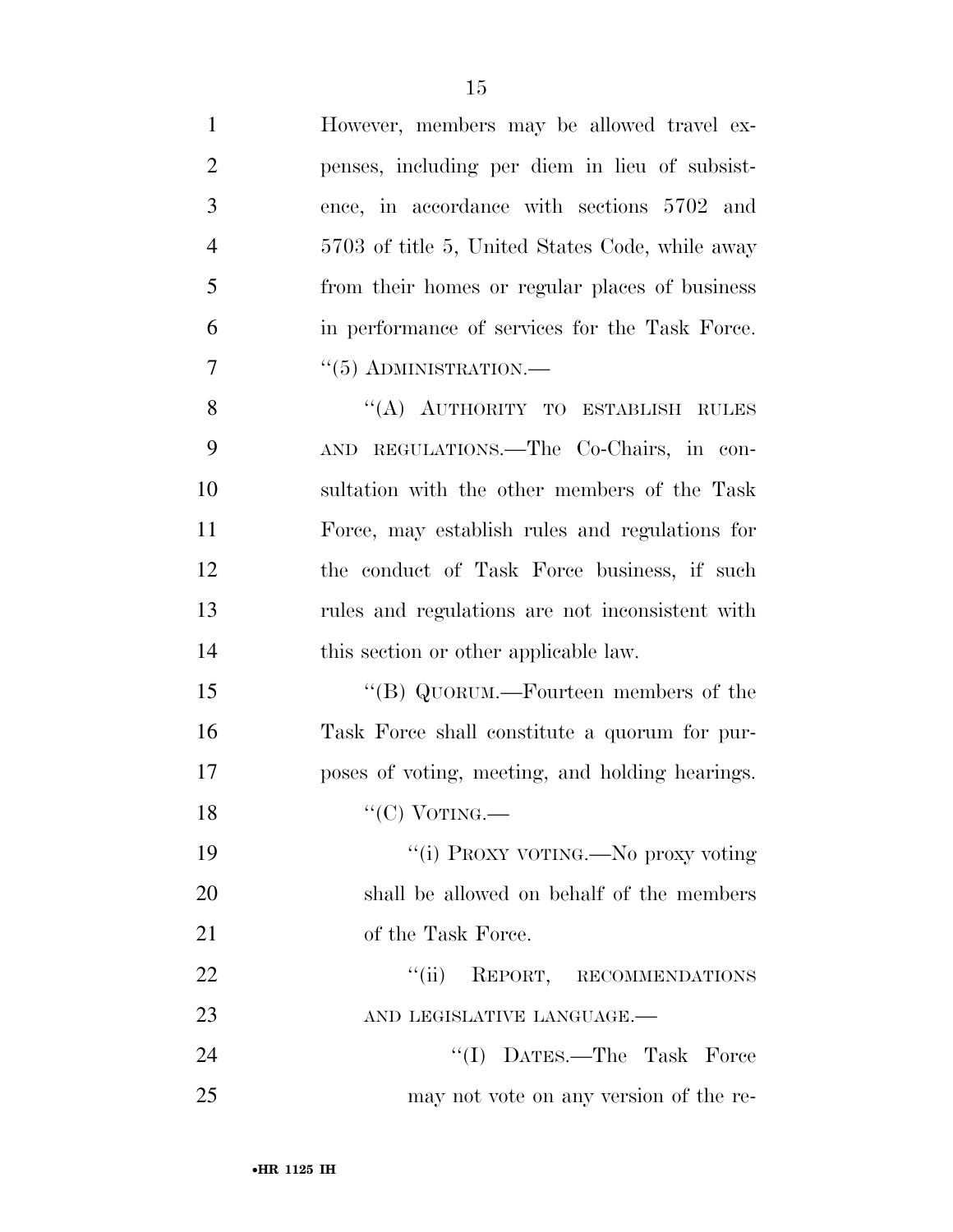| $\mathbf{1}$   | port, recommendations, or legislative         |
|----------------|-----------------------------------------------|
| $\overline{2}$ | language before the timing provided           |
| 3              | for in paragraph $(3)(B)(i)$ .                |
| $\overline{4}$ | "(II) CONGRESSIONAL BUDGET                    |
| 5              | OFFICE AND JOINT COMMITTEE ON                 |
| 6              | TAXATION ESTIMATES.—The Congres-              |
| 7              | sional Budget Office and Joint Com-           |
| 8              | mittee on Taxation shall provide esti-        |
| 9              | mates of the Task Force report and            |
| 10             | recommendations (as described in              |
| 11             | subsection $(b)(2)(D)$ in accordance          |
| 12             | with section $308(a)$ and $201(f)$ of the     |
| 13             | Congressional Budget Act of 1974.             |
| 14             | The Task Force may not vote on any            |
| 15             | version of the report, recommenda-            |
| 16             | tions, or legislative language unless a       |
| 17             | final estimate is available for consider-     |
| 18             | ation by all the members at least 72          |
| 19             | hours prior to the vote.                      |
| 20             | "(D) HEARINGS.—The Task Force may,            |
| 21             | for the purpose of carrying out this section, |
| $\cap$         | hold guab because at and get at guab times    |

 hold such hearings, sit and act at such times and places, take such testimony, receive such evidence, and administer such oaths the Task Force considers advisable.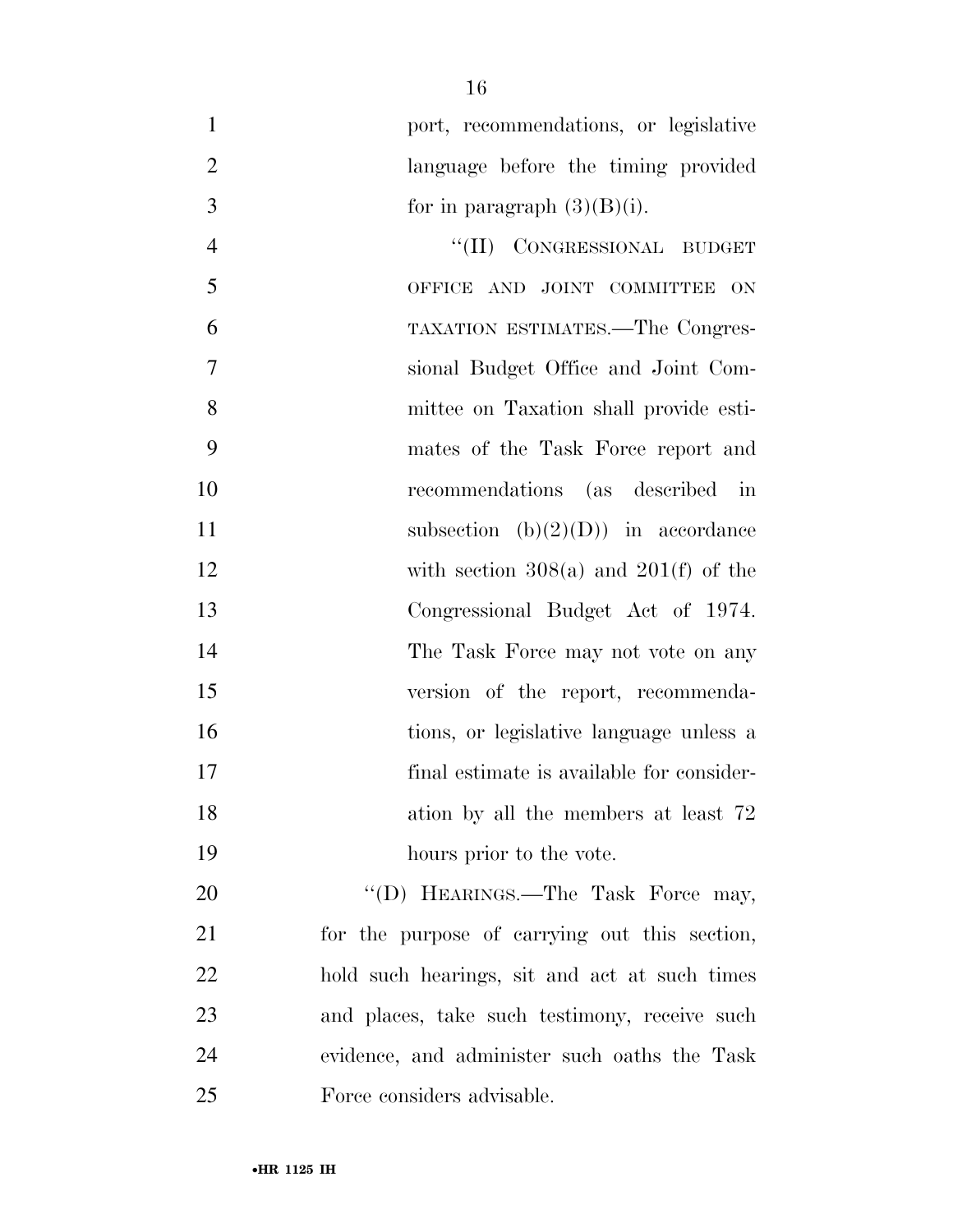| $\mathbf{1}$   | "(c) EXPEDITED CONSIDERATION OF TASK FORCE   |
|----------------|----------------------------------------------|
| $\overline{2}$ | RECOMMENDATIONS.—                            |
| 3              | $``(1)$ INTRODUCTION.—                       |
| $\overline{4}$ | $\lq\lq$ (A) RECONVENING.—                   |
| 5              | "(i) IN THE HOUSE OF REPRESENTA-             |
| 6              | TIVES.—Upon receipt of a report under        |
| $\overline{7}$ | subsection $(b)(3)(B)$ , the Speaker, if the |
| 8              | House would otherwise be adjourned, shall    |
| 9              | notify the Members of the House that,        |
| 10             | pursuant to this section, the House shall    |
| 11             | convene not later than December 7, 2011.     |
| 12             | $``$ (ii) IN THE SENATE.—                    |
| 13             | "(I) CONVENING.—Upon receipt                 |
| 14             | $\sigma f$<br>report under subsection<br>a   |
| 15             | $(b)(3)(B)$ , if the Senate has adjourned    |
| 16             | or recessed for more than 2 days, the        |
| 17             | majority leader of the Senate, after         |
| 18             | consultation with the minority leader        |
| 19             | of the Senate, shall notify the Mem-         |
| 20             | bers of the Senate that, pursuant to         |
| 21             | this section, the Senate shall convene       |
| 22             | not later than December 7, 2011.             |
| 23             | "(II) ADJOURNING.—No concur-                 |
| 24             | rent resolution adjourning the Senate        |
| 25             | for more than 3 days shall be in order       |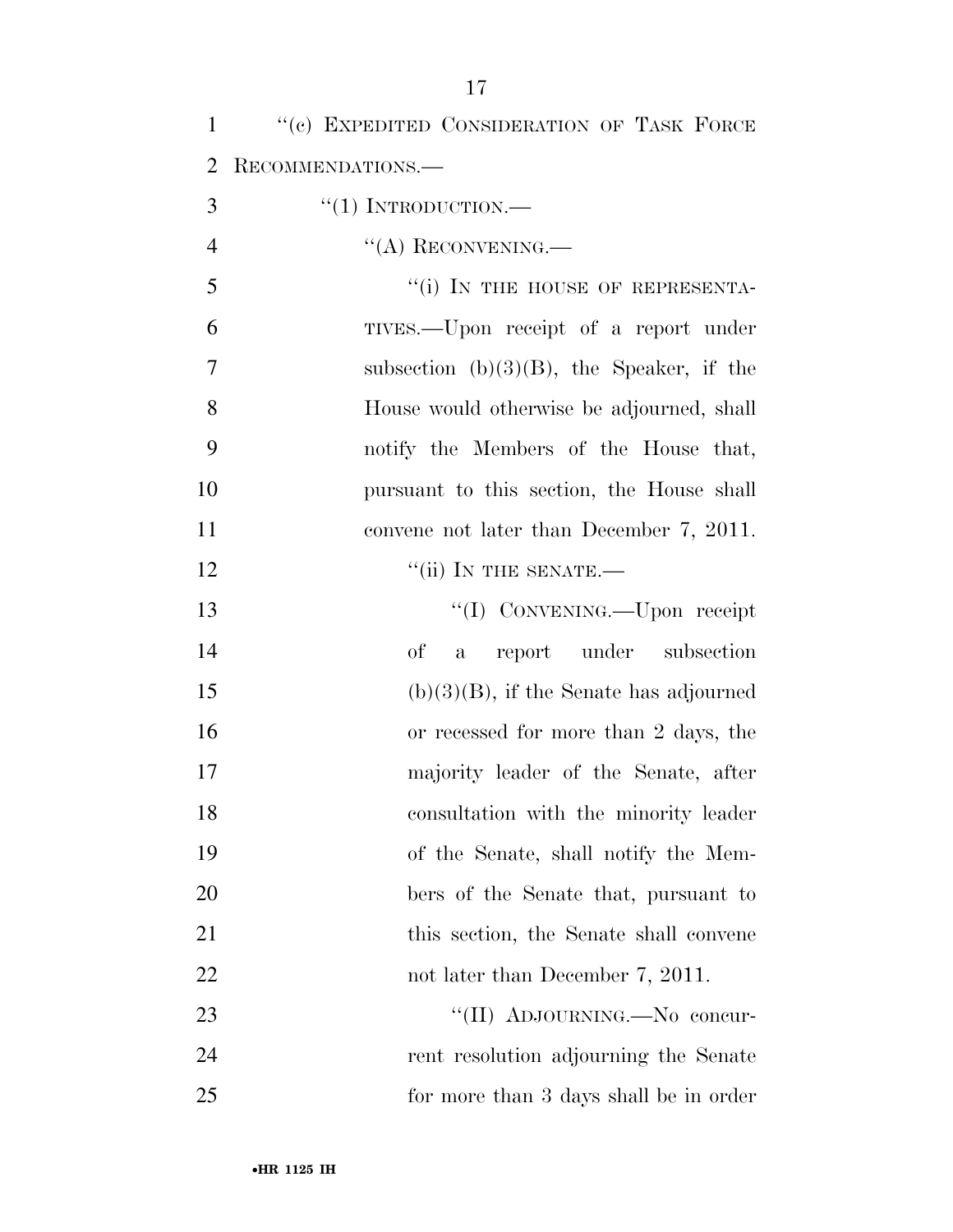| $\mathbf{1}$   | until the Senate votes on passage of                |
|----------------|-----------------------------------------------------|
| $\mathbf{2}$   | the Task Force bill under paragraph                 |
| 3              | (2)(B)(iv).                                         |
| $\overline{4}$ | $\lq\lq (B)$<br>INTRODUCTION OF TASK<br>FORCE       |
| 5              | BILL.—The proposed legislative language con-        |
| 6              | tained in the report submitted pursuant to sub-     |
| 7              | section $(b)(3)(B)$ , upon receipt by the Congress, |
| 8              | shall be introduced not later than December 7,      |
| 9              | 2011, in the Senate and in the House of Rep-        |
| 10             | resentatives by the majority leader of each         |
| 11             | House of Congress, for himself, the minority        |
| 12             | leader of each House of Congress, for himself,      |
| 13             | or any member of the House designated by the        |
| 14             | majority leader or minority leader. If the Task     |
| 15             | Force bill is not introduced in accordance with     |
| 16             | the preceding sentence in either House of Con-      |
| 17             | gress, then any Member of that House may in-        |
| 18             | troduce the Task Force bill on any day there-       |

 after. Upon introduction, the Task Force bill shall be referred to the appropriate committees 21 under subparagraph (C).

22 "'(C) COMMITTEE CONSIDERATION.—A Task Force bill introduced in either House of Congress shall be jointly referred to the com-mittee or committees of jurisdiction and the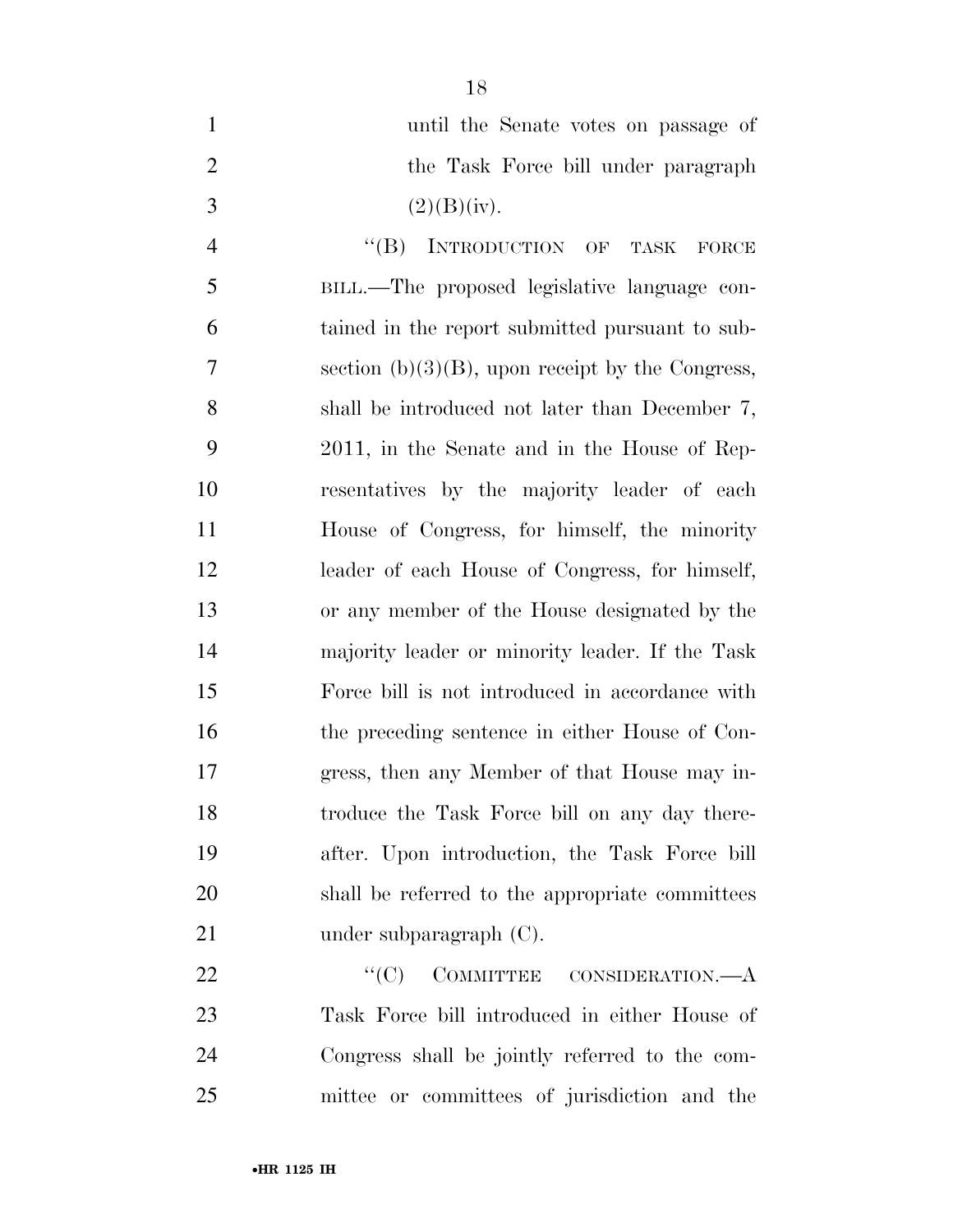| $\mathbf{1}$   | Committee on the Budget of that House, which       |
|----------------|----------------------------------------------------|
| $\overline{2}$ | committees shall report the bill without any re-   |
| 3              | vision and with a favorable recommendation, an     |
| $\overline{4}$ | unfavorable recommendation, or without rec-        |
| 5              | ommendation, not later than 7 calendar days        |
| 6              | after the date of introduction of the bill in that |
| 7              | House, or the first day thereafter on which that   |
| 8              | House is in session. If any committee fails to     |
| 9              | report the bill within that period, that com-      |
| 10             | mittee shall be automatically discharged from      |
| 11             | consideration of the bill, and the bill shall be   |
| 12             | placed on the appropriate calendar.                |
| 13             | $''(2)$ EXPEDITED PROCEDURES.—                     |
| 14             | "(A) FAST TRACK CONSIDERATION<br>IN                |
| 15             | HOUSE OF REPRESENTATIVES.-                         |
| 16             | ``(i)<br>PROCEEDING TO CONSIDER-                   |
| 17             | ATION.—It shall be in order, not later than        |
| 18             | 2 days of session after the date on which          |
| 19             | a Task Force bill is reported or discharged        |
| 20             | from all committees to which it was re-            |
| 21             | ferred, for the majority leader of the             |
| 22             | House of Representatives or the majority           |
| 23             | leader's designee, to move to proceed to           |
| 24             | the consideration of the Task Force bill. It       |
| 25             | shall also be in order for any Member of           |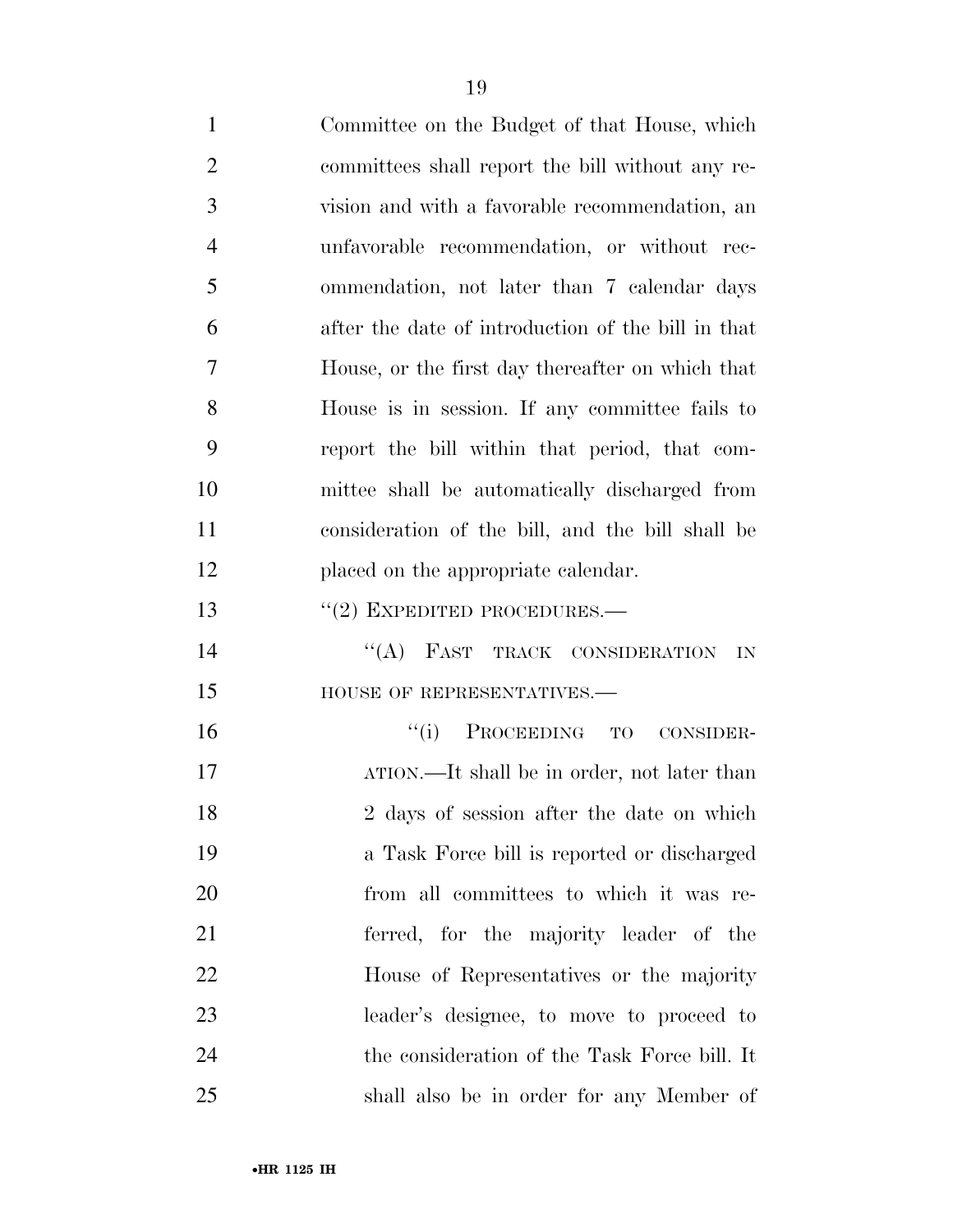| $\mathbf{1}$   | the House of Representatives to move to     |
|----------------|---------------------------------------------|
| $\overline{2}$ | proceed to the consideration of the Task    |
| 3              | Force bill at any time after the conclusion |
| $\overline{4}$ | of such 2-day period. All points of order   |
| 5              | against the motion are waived. Such a mo-   |
| 6              | tion shall not be in order after the House  |
| 7              | has disposed of a motion to proceed on the  |
| 8              | Task Force bill. The previous question      |
| 9              | shall be considered as ordered on the mo-   |
| 10             | tion to its adoption without intervening    |
| 11             | motion. The motion shall not be debatable.  |
| 12             | A motion to reconsider the vote by which    |
| 13             | the motion is disposed of shall not be in   |
| 14             | order.                                      |
| 15             | CONSIDERATION.—The<br>``(ii)<br>Task        |
| 16             | Force bill shall be considered as read. All |
| 17             | points of order against the Task Force bill |
| 18             | and against its consideration are waived.   |
| 19             | The previous question shall be considered   |
| 20             | as ordered on the Task Force bill to its    |
| 21             | passage without intervening motion except   |
| 22             | 100 hours of debate equally divided and     |
| 23             | controlled by the proponent and an oppo-    |
|                |                                             |

nent, and any motion to limit debate. A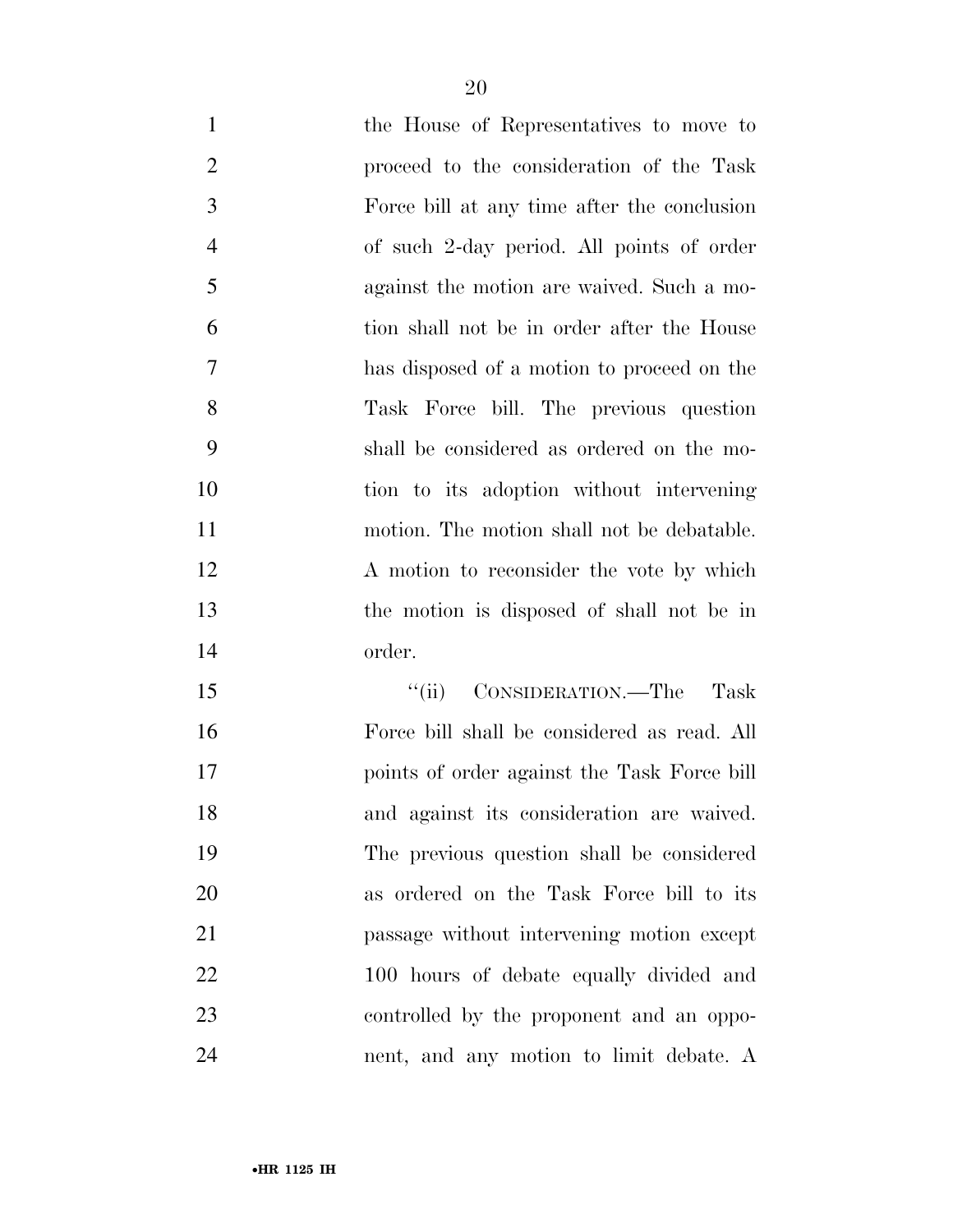| $\mathbf{1}$   | motion to reconsider the vote on passage of   |
|----------------|-----------------------------------------------|
| $\overline{2}$ | the Task Force bill shall not be in order.    |
| 3              | "(iii) APPEALS.—Appeals from deci-            |
| $\overline{4}$ | sions of the chair relating to the applica-   |
| 5              | tion of the Rules of the House of Rep-        |
| 6              | resentatives to the procedure relating to a   |
| $\tau$         | Task Force bill shall be decided without      |
| 8              | debate.                                       |
| 9              | $``(iv)$ APPLICATION OF<br><b>HOUSE</b>       |
| 10             | RULES.—Except to the extent specifically      |
| 11             | provided in paragraph $(2)(A)$ , consider-    |
| 12             | ation of a Task Force bill shall be gov-      |
| 13             | erned by the Rules of the House of Rep-       |
| 14             | resentatives. It shall not be in order in the |
| 15             | House of Representatives to consider any      |
| 16             | Task Force bill introduced pursuant to the    |
| 17             | provisions of this subsection under a sus-    |
| 18             | pension of the rules pursuant to Clause 1     |
| 19             | of House Rule XV, or under a special rule     |
| 20             | reported by the House Committee<br>on         |
| 21             | Rules.                                        |
| 22             | "(v) NO AMENDMENTS. No amend-                 |
| 23             | ment to the Task Force bill shall be in       |
| 24             | order in the House of Representatives.        |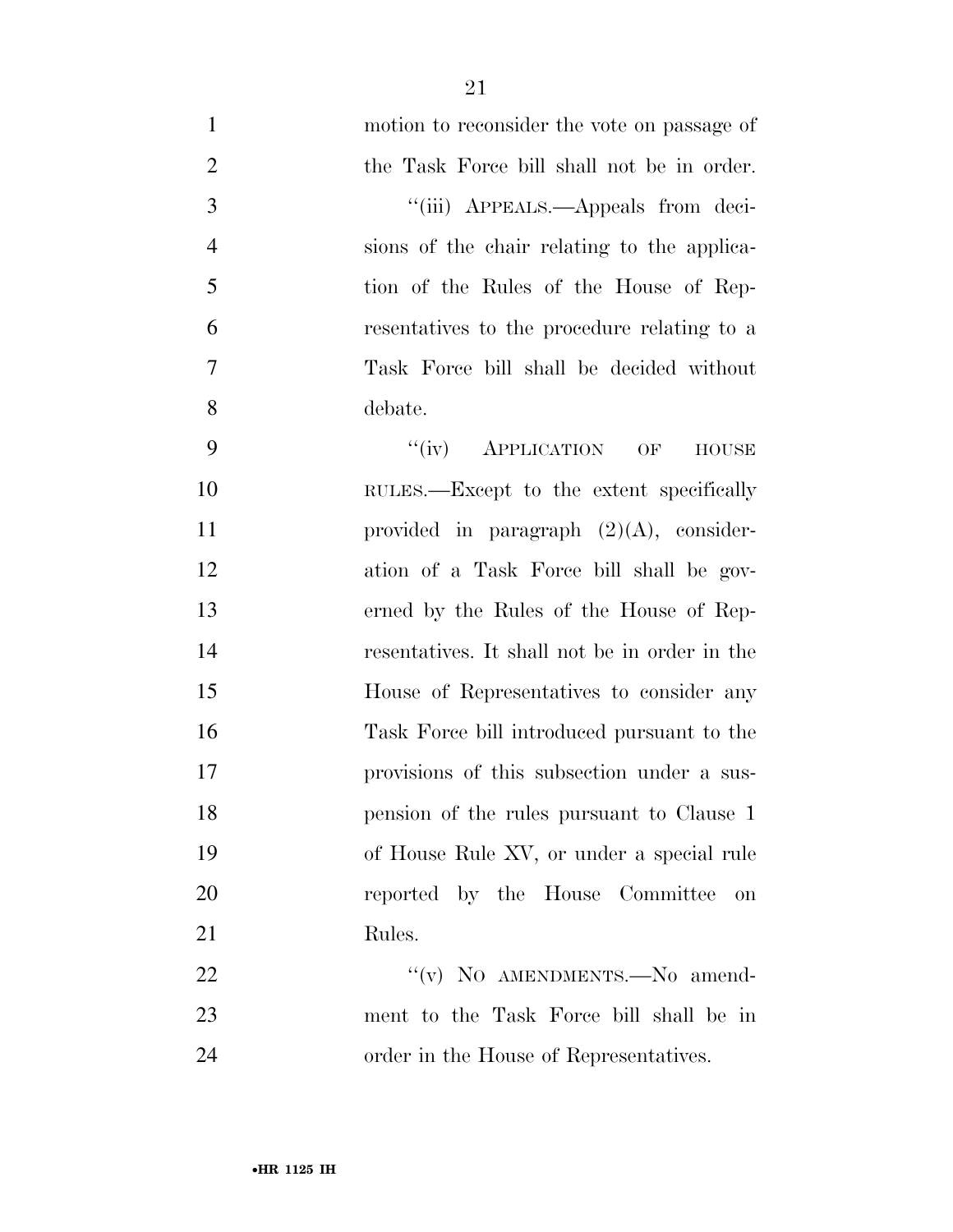| $\mathbf{1}$   | "(vi) VOTE ON PASSAGE.—Imme-                  |
|----------------|-----------------------------------------------|
| $\overline{2}$ | diately following the conclusion of consider- |
| 3              | ation of the Task Force bill, the vote on     |
| $\overline{4}$ | passage of the Task Force bill shall occur    |
| 5              | without any intervening action or motion,     |
| 6              | requiring an affirmative vote of three-fifths |
| 7              | of the Members, duly chosen and sworn. If     |
| 8              | the Task Force bill is passed, the Clerk of   |
| 9              | the House of Representatives shall cause      |
| 10             | the bill to be transmitted to the Senate be-  |
| 11             | fore the close of the next day of session of  |
| 12             | the House. The vote on passage shall occur    |
| 13             | not later than December 23, 2011.             |
| 14             | "(vii) VOTE.—The House Committee              |
| 15             | on Rules may not report a rule or order       |
| 16             | that would have the effect of causing the     |
| 17             | Task Force bill to be approved by a vote      |
| 18             | of less than three-fifths of the Members,     |
| 19             | duly chosen and sworn.                        |
| 20             | "(B) FAST TRACK CONSIDERATION IN SEN-         |
| 21             | $ATE$ —                                       |
| 22             | "(i) IN GENERAL.—Notwithstanding              |
| 23             | Rule XXII of the Standing Rules of the        |
| 24             | Senate, it is in order, not later than 2 days |
| 25             | of session after the date on which a Task     |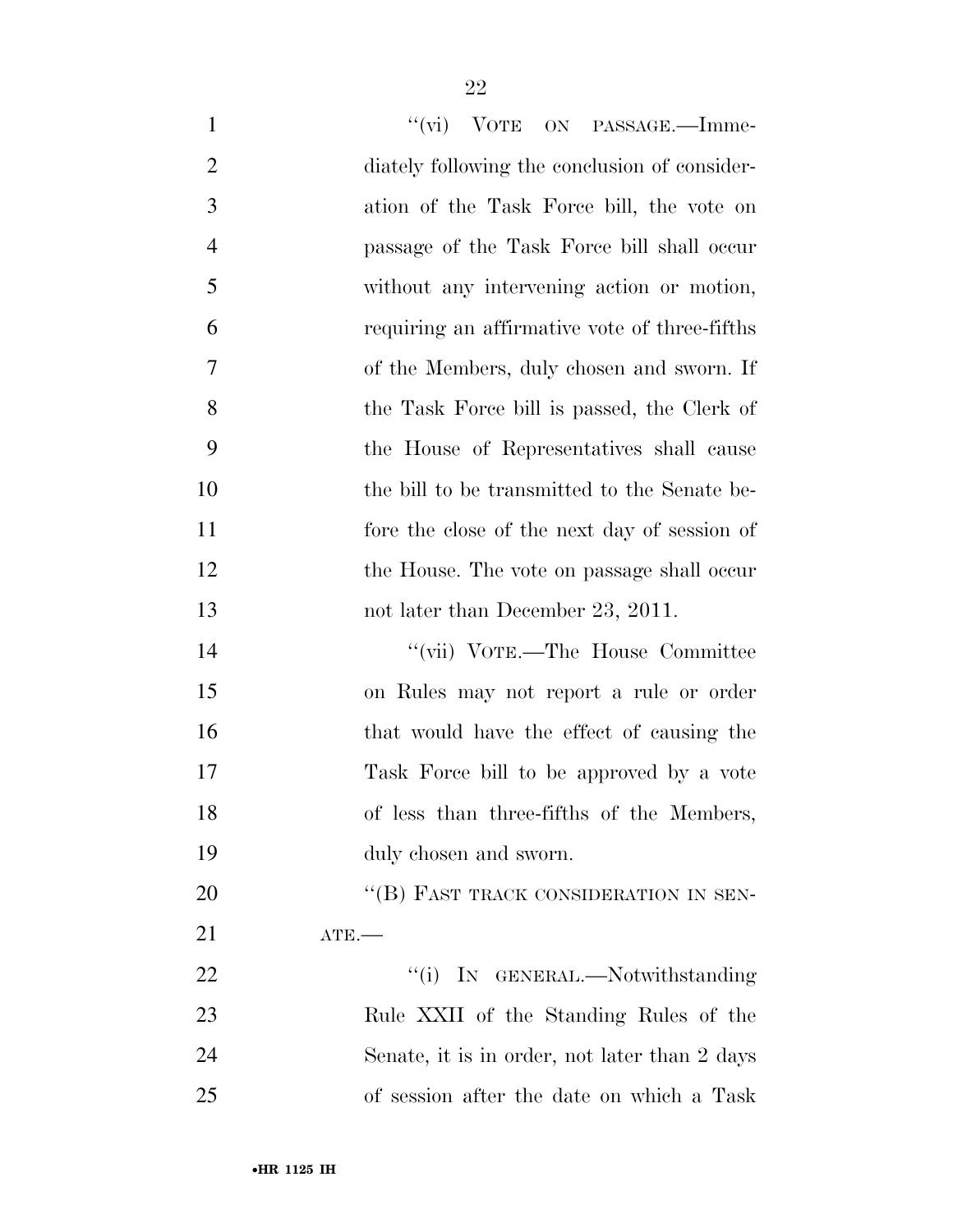| $\mathbf{1}$   | Force bill is reported or discharged from     |
|----------------|-----------------------------------------------|
| $\overline{2}$ | all committees to which it was referred, for  |
| 3              | the majority leader of the Senate or the      |
| $\overline{4}$ | majority leader's designee to move to pro-    |
| 5              | ceed to the consideration of the Task         |
| 6              | Force bill. It shall also be in order for any |
| 7              | Member of the Senate to move to proceed       |
| 8              | to the consideration of the Task Force bill   |
| 9              | at any time after the conclusion of such 2-   |
| 10             | day period. A motion to proceed is in order   |
| 11             | even though a previous motion to the same     |
| 12             | effect has been disagreed to. All points of   |
| 13             | order against the motion to proceed to the    |
| 14             | Task Force bill are waived. The motion to     |
| 15             | proceed is not debatable. The motion is not   |
| 16             | subject to a motion to postpone. A motion     |
| 17             | to reconsider the vote by which the motion    |
| 18             | is agreed to or disagreed to shall not be in  |
| 19             | order. If a motion to proceed to the consid-  |
| 20             | eration of the Task Force bill is agreed to,  |
| 21             | the Task Force bill shall remain the unfin-   |
| 22             | ished business until disposed of.             |
| 23             | "(ii) DEBATE.—All points of order             |
| 24             | against the Task Force bill and against       |
| 25             | consideration of the Task Force bill are      |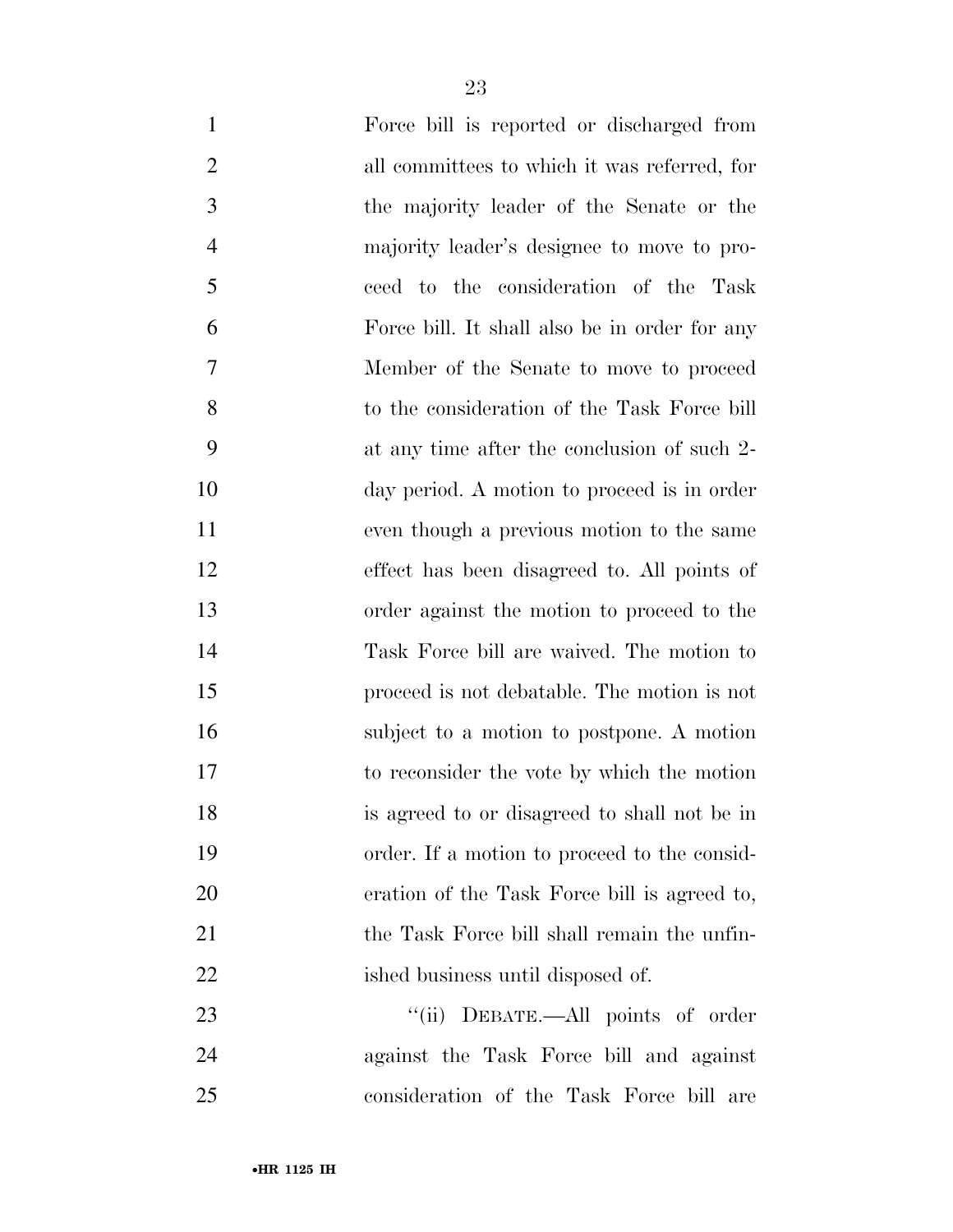| $\mathbf{1}$   | waived. Consideration of the Task Force      |
|----------------|----------------------------------------------|
| $\overline{2}$ | bill and of all debatable motions and ap-    |
| 3              | peals in connection therewith shall not ex-  |
| $\overline{4}$ | ceed a total of 100 hours. Debate shall be   |
| 5              | divided equally between the majority and     |
| 6              | minority leaders or their designees. A mo-   |
| 7              | tion further to limit debate on the Task     |
| 8              | Force bill is in order, shall require an af- |
| 9              | firmative vote of three-fifths of the Mem-   |
| 10             | bers duly chosen and sworn, and is not de-   |
| 11             | batable. Any debatable motion or appeal is   |
| 12             | debatable for not to exceed 1 hour, to be    |
| 13             | divided equally between those favoring and   |
| 14             | those opposing the motion or appeal. All     |
| 15             | time used for consideration of the Task      |
| 16             | Force bill, including time used for quorum   |
| 17             | calls and voting, shall be counted against   |
| 18             | the total 100 hours of consideration.        |
| 19             | "(iii) NO AMENDMENTS.—An amend-              |
| 20             | ment to the Task Force bill, or a motion     |
| 21             | to postpone, or a motion to proceed to the   |
| 22             | consideration of other business, or a mo-    |
| 23             | tion to recommit the Task Force bill, is     |
| 24             | not in order.                                |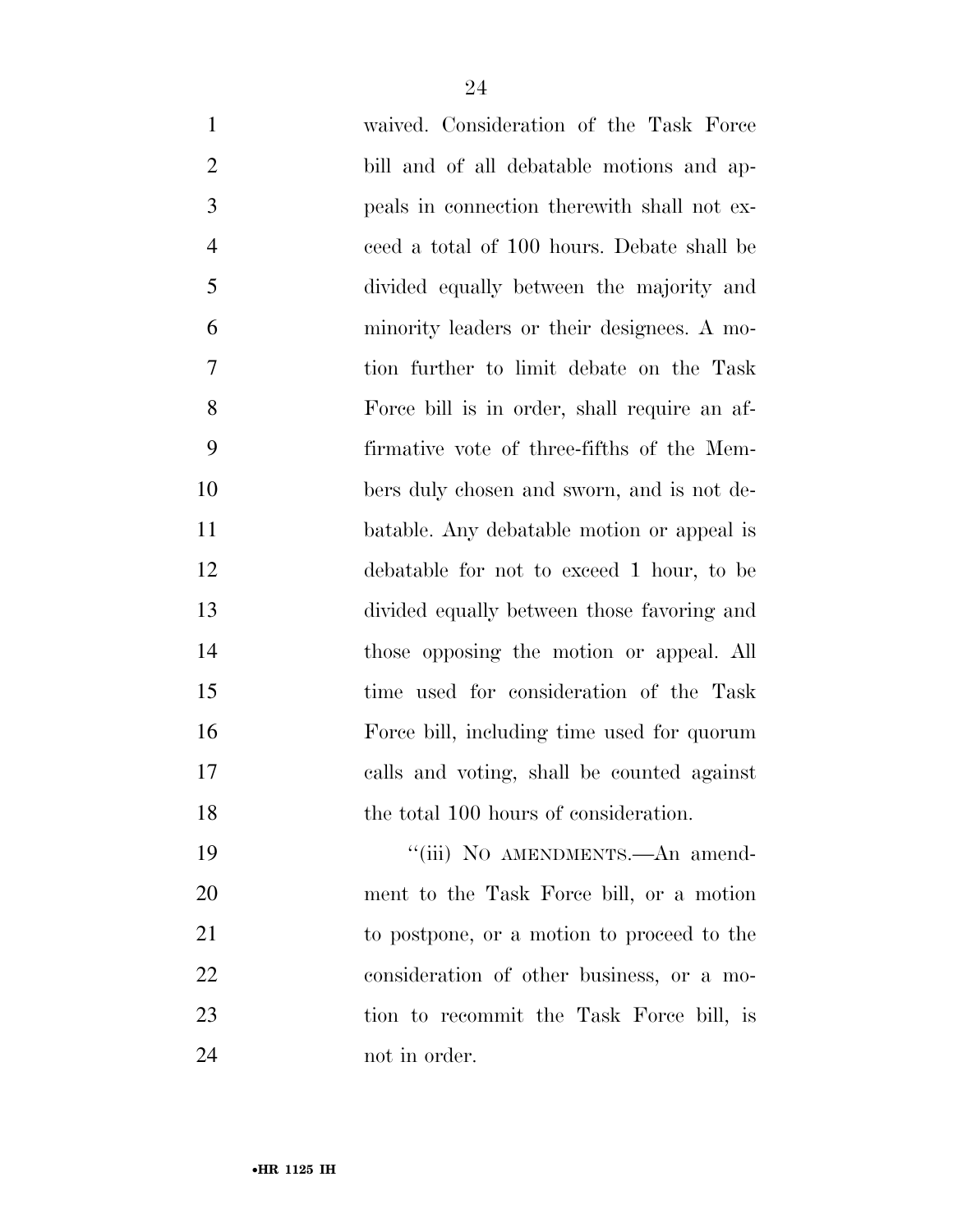| $\mathbf{1}$   | "(iv) VOTE ON PASSAGE.—The vote              |
|----------------|----------------------------------------------|
| $\overline{2}$ | on passage shall occur immediately fol-      |
| 3              | lowing the conclusion of the debate on a     |
| $\overline{4}$ | Task Force bill, and a single quorum call    |
| 5              | at the conclusion of the debate if re-       |
| 6              | quested. Passage shall require an affirma-   |
| $\tau$         | tive vote of three-fifths of the Members,    |
| 8              | duly chosen and sworn. The vote on pas-      |
| 9              | sage shall occur not later than December     |
| 10             | 23, 2011.                                    |
| 11             | "(v) ADJOURNMENT.—If, by Decem-              |
| 12             | ber 23, 2011, either House has failed to     |
| 13             | adopt a motion to proceed to the Task        |
| 14             | Force bill, paragraph $(1)(A)(ii)(II)$ shall |
| 15             | not apply.                                   |
| 16             | "(vi) RULINGS OF THE CHAIR ON                |
| 17             | <b>PROCEDURE.—Appeals from the decisions</b> |
| 18             | of the Chair relating to the application of  |
| 19             | the rules of the Senate, as the case may     |
| 20             | be, to the procedure relating to a Task      |
| 21             | Force bill shall be decided without debate.  |
| 22             | "(C) RULES TO COORDINATE ACTION WITH         |
| 23             | OTHER HOUSE.-                                |
| 24             | "(i) REFERRAL.—If, before the pas-           |
| 25             | sage by 1 House of a Task Force bill of      |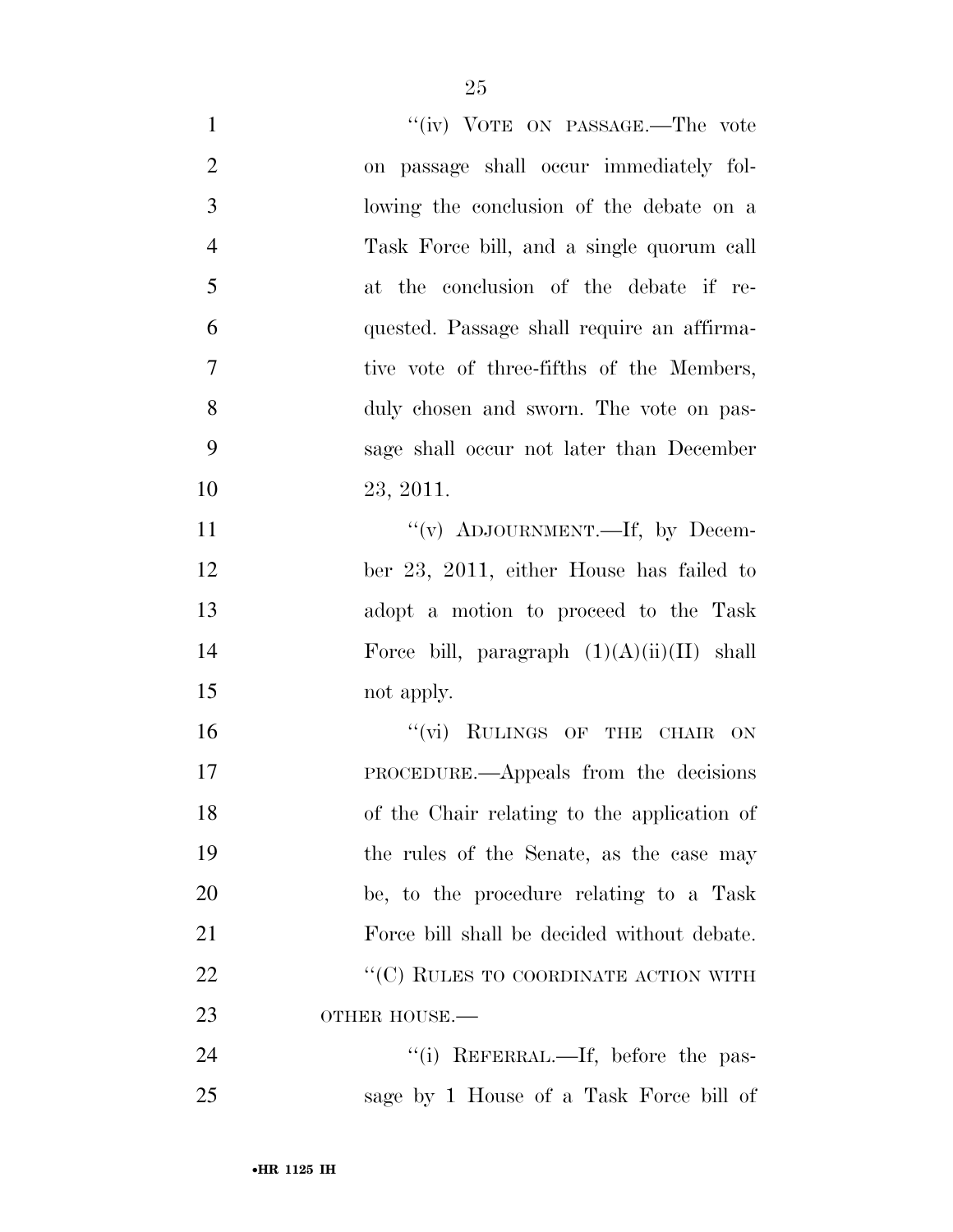| $\mathbf{1}$   | that House, that House receives from the   |
|----------------|--------------------------------------------|
| $\overline{2}$ | other House a Task Force bill, then the    |
| 3              | Task Force bill of the other House shall   |
| $\overline{4}$ | not be referred to a committee and shall   |
| 5              | immediately be placed on the calendar.     |
| 6              | "(ii) PROCEDURE.—If the Senate re-         |
| $\overline{7}$ | ceives the Task Force bill passed by the   |
| 8              | House of Representatives before the Sen-   |
| 9              | ate has voted on passage of the Task       |
| 10             | Force bill—                                |
| 11             | $\lq\lq$ (I) the procedure in the Senate   |
| 12             | shall be the same as if no Task Force      |
| 13             | bill had been received from House of       |
| 14             | Representatives; and                       |
| 15             | $\lq\lq$ (II) the vote on passage in the   |
| 16             | Senate shall be on the Task Force bill     |
| 17             | of the House of Representatives.           |
| 18             | "(iii) TREATMENT OF TASK FORCE             |
| 19             | BILL OF OTHER HOUSE.—If 1 House fails      |
| 20             | to introduce or consider a Task Force bill |
| 21             | under this section, the Task Force bill of |
| 22             | the other House shall be entitled to expe- |
| 23             | dited floor procedures under this section. |
| 24             | TREATMENT OF COMPANION<br>``(iv)           |
| 25             | MEASURES IN THE SENATE.—If following       |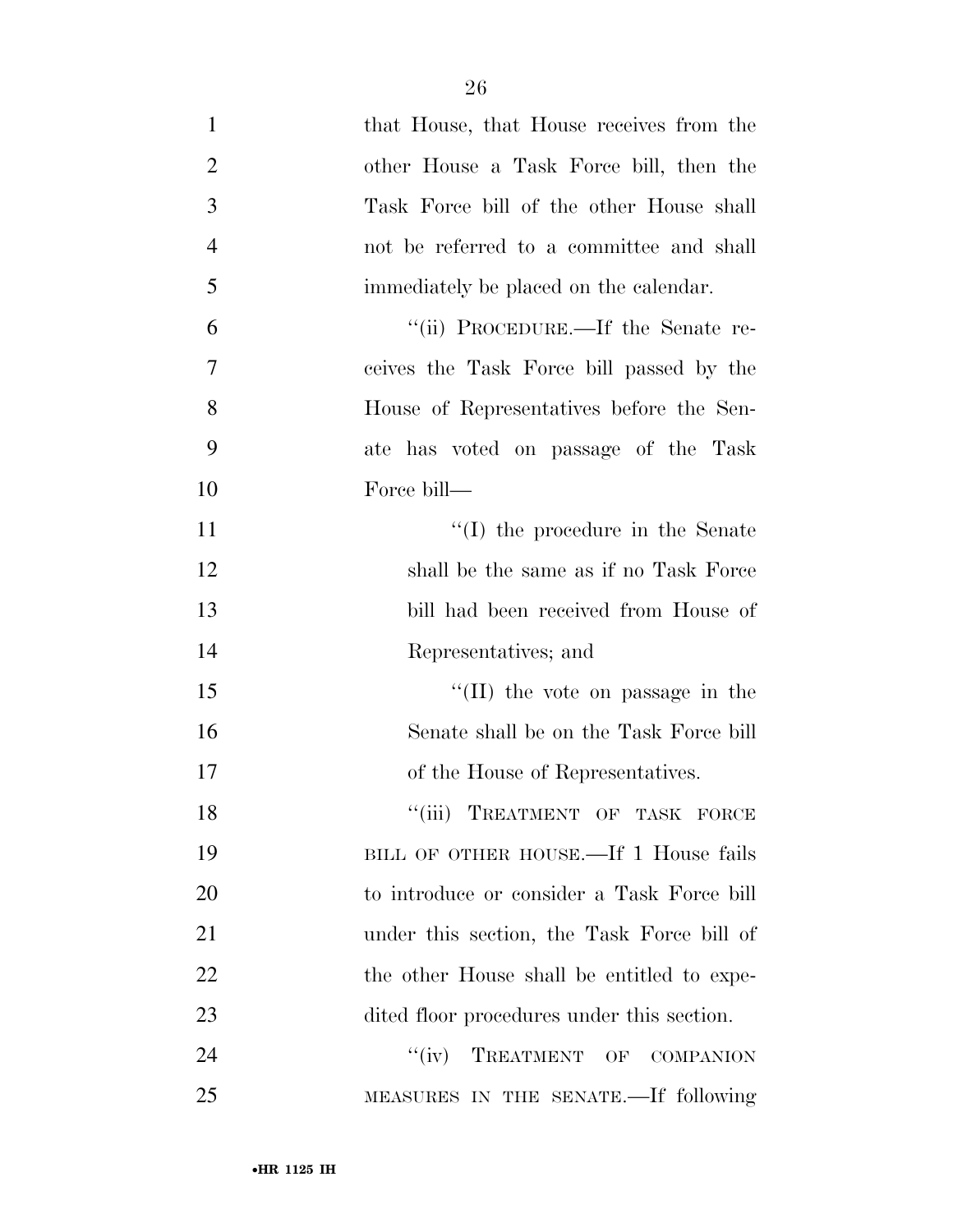| $\mathbf{1}$   | passage of the Task Force bill in the Sen-                      |
|----------------|-----------------------------------------------------------------|
| $\overline{2}$ | ate, the Senate then receives the Task                          |
| 3              | Force bill from the House of Representa-                        |
| $\overline{4}$ | tives, the House-passed Task Force bill                         |
| 5              | shall not be debatable. The vote on passage                     |
| 6              | of the Task Force bill in the Senate shall                      |
| 7              | be considered to be the vote on passage of                      |
| 8              | the Task Force bill received from the                           |
| 9              | House of Representatives.                                       |
| 10             | "(v) VETOES.—If the President vetoes                            |
| 11             | the Task Force bill, debate on a veto mes-                      |
| 12             | sage in the Senate under this section shall                     |
| 13             | be 1 hour equally divided between the ma-                       |
| 14             | jority and minority leaders or their des-                       |
| 15             | ignees.                                                         |
| 16             | "(3) SUSPENSION.—No motion to suspend the                       |
| 17             | application of this subsection shall be in order in the         |
| 18             | Senate or in the House of Representatives.".                    |
| 19             | (b) FUNDING.—From the amounts appropriated or                   |
| 20             | made available and remaining unobligated under division         |
| 21             | A (other than under title $X$ of division $A$ ) of the American |
| 22             | Recovery and Reinvestment Act of 2009 (Public Law 111–          |
| 23             | 5), there is rescinded pro rata an aggregate amount equal       |
| 24             | to $$9,000,000$ , which amount shall be made available with-    |
| 25             | out need for further appropriation to the Bipartisan Task       |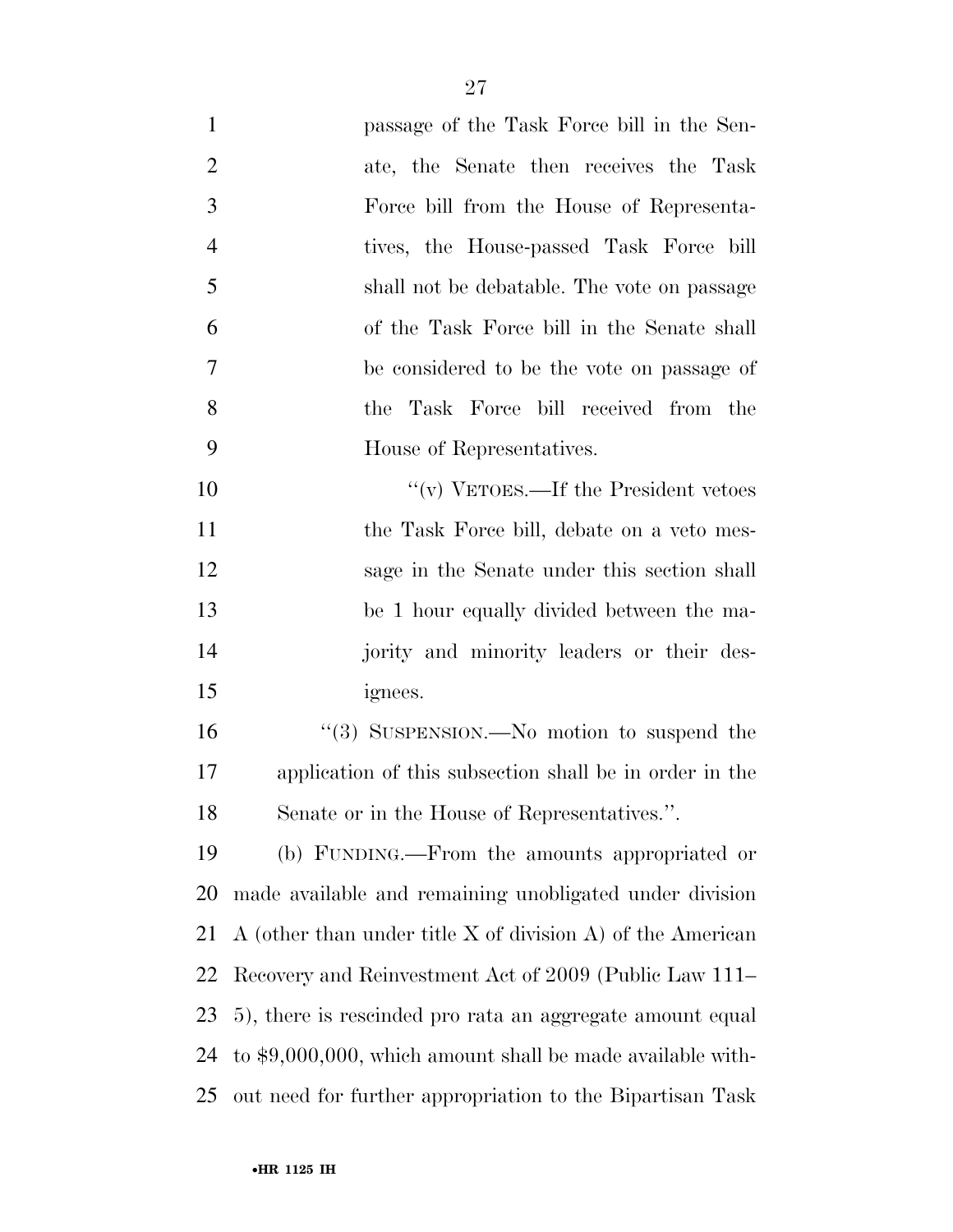Force for Responsible Fiscal Action to carry out the pur- poses of the Bipartisan Task Force for Responsible Fiscal Action, and which shall remain available through fiscal year 2013. Not later than 14 days after the date of enact- ment of this section, the Director of the Office of Manage- ment and Budget shall administer the rescission and make available such amount to the Bipartisan Task Force for Responsible Fiscal Action.

### **SEC. 6. REPEAL OF INCOME TAX ON INDIVIDUALS.**

 (a) IN GENERAL.—Chapter 1 of the Internal Rev- enue Code of 1986 is amended by striking the following provisions:

13 (1) Part I of subchapter A.

(2) Subpart A of part IV of subchapter A.

(3) Sections 31, 32, 35, 36, and 36A.

 (b) REPEAL OF ALTERNATIVE MINIMUM TAX FOR INDIVIDUALS.—Section 55 of the Internal Revenue Code of 1986 is amended by adding at the end the following new subsection:

20 "(f) EXEMPTION FOR NONCORPORATE TAX- PAYERS.—The tentative minimum tax for any taxpayer other than a corporation shall be zero.''.

 (c) EFFECTIVE DATE.—The amendments made by this section shall apply to taxable years beginning after December 31, 2021.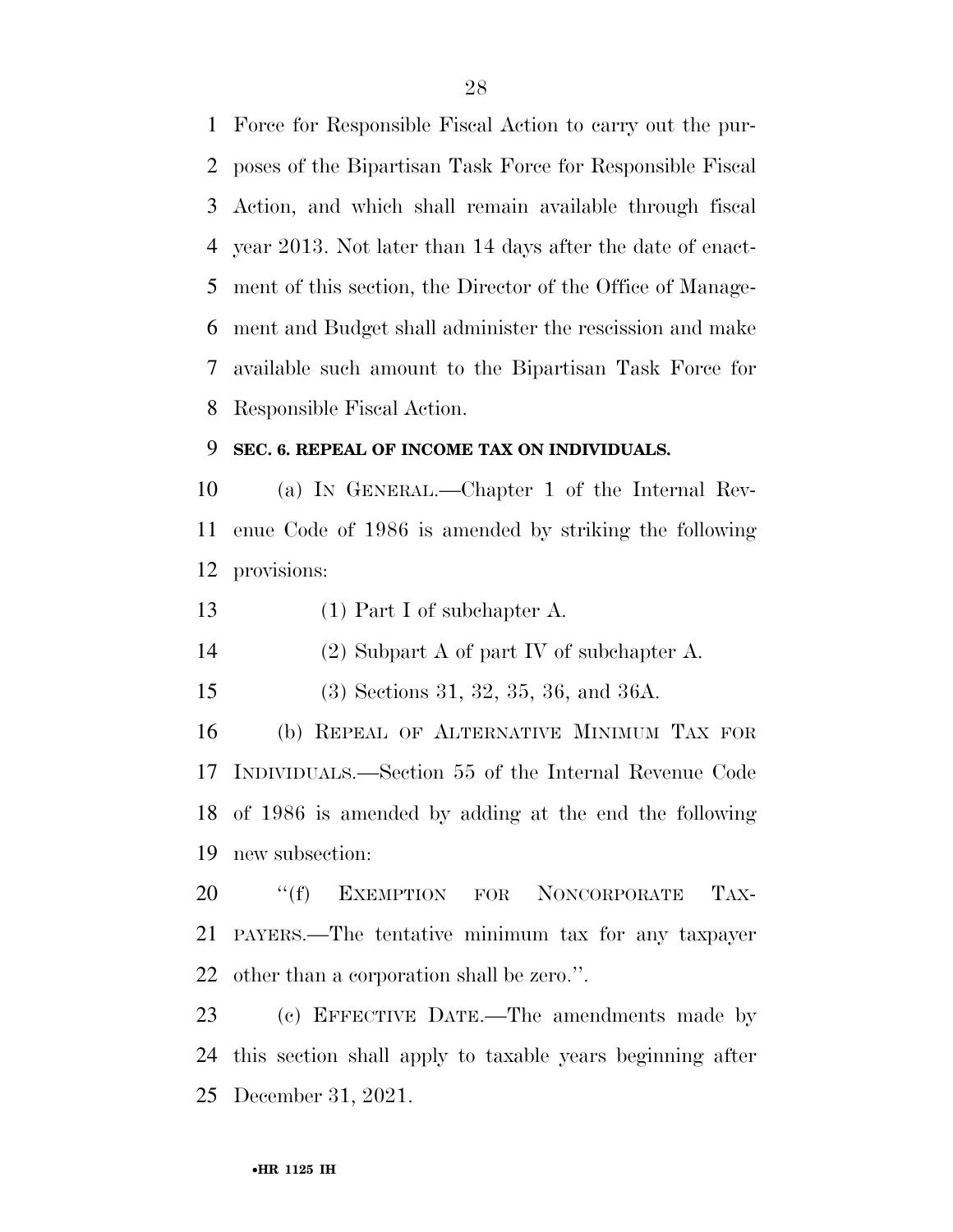## **SEC. 7. PRIORITIZATION FOR REPAYMENT OF NATIONAL DEBT.**

 To take into account the national security concerns of the United States, the Secretary of the Treasury, in consultation with the Secretary of State, shall prioritize the repayment of the national debt and shall take into ac- count circumstances in which the Secretary of the Treas- ury determines the early repayment of outstanding debt is detrimental to the fiscal stability of the United States.

### **SEC. 8. STUDY AND REPORT.**

 (a) STUDY.—The Secretary of the Treasury, in con- sultation with the Chairman of the Federal Reserve, shall—

 (1) analyze methods to prevent and relieve any distortions among economic sectors created by the implementation of this Act,

 (2) make recommendations regarding the appli- cation of the transaction fee established under this Act to barter transactions which do not involve a payment instrument,

 (3) assess the transaction fee established under this Act as a tool of Federal fiscal policy, including an impact analysis on the elimination or retention of existing tax expenditures, incentives, penalties, and credits, including—

26 (A) the earned income credit,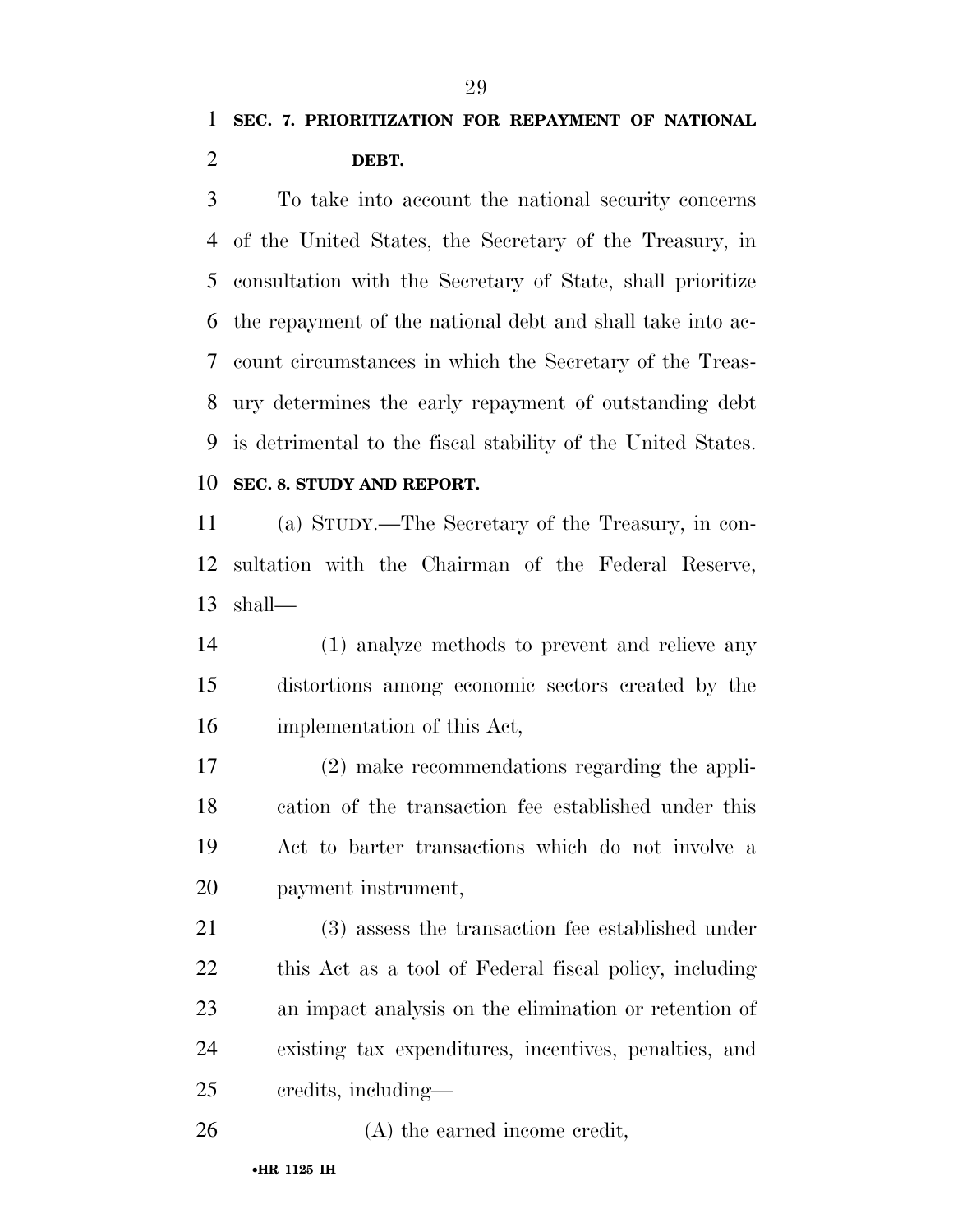| $\mathbf{1}$   | (B) the alternative minimum tax,                      |
|----------------|-------------------------------------------------------|
| $\overline{2}$ | (C) the child tax credit, and                         |
| 3              | (D) the deduction for mortgage interest,              |
| $\overline{4}$ | (4) analyze the extent to which the transaction       |
| 5              | fee could offset the cost to the Federal Government   |
| 6              | of increasing discretionary and mandatory spending,   |
| 7              | particularly expenditures related to education, de-   |
| 8              | fense, Social Security, Medicare, and Medicaid,       |
| 9              | (5) make recommendations with respect to the          |
| 10             | Internal Revenue Service, which—                      |
| 11             | (A) assume the transition and grandfather-            |
| 12             | ing of all existing personnel of the Internal Rev-    |
| 13             | enue Service,                                         |
| 14             | (B) identify the elements of the current In-          |
| 15             | ternal Revenue Service needed to administer the       |
| 16             | transaction fee, and                                  |
| 17             | (C) examine the feasibility of modifying              |
| 18             | the overall mission and jurisdiction of the Inter-    |
| 19             | nal Revenue Service from one focused on tax           |
| 20             | law application to one focused on uncovering          |
| 21             | waste, fraud, and abuse throughout the Federal        |
| 22             | Government, and                                       |
| 23             | (6) make determinations and recommendations           |
| 24             | for methods of phasing out the income tax on indi-    |
| 25             | viduals before its repeal under section 4 in a manner |